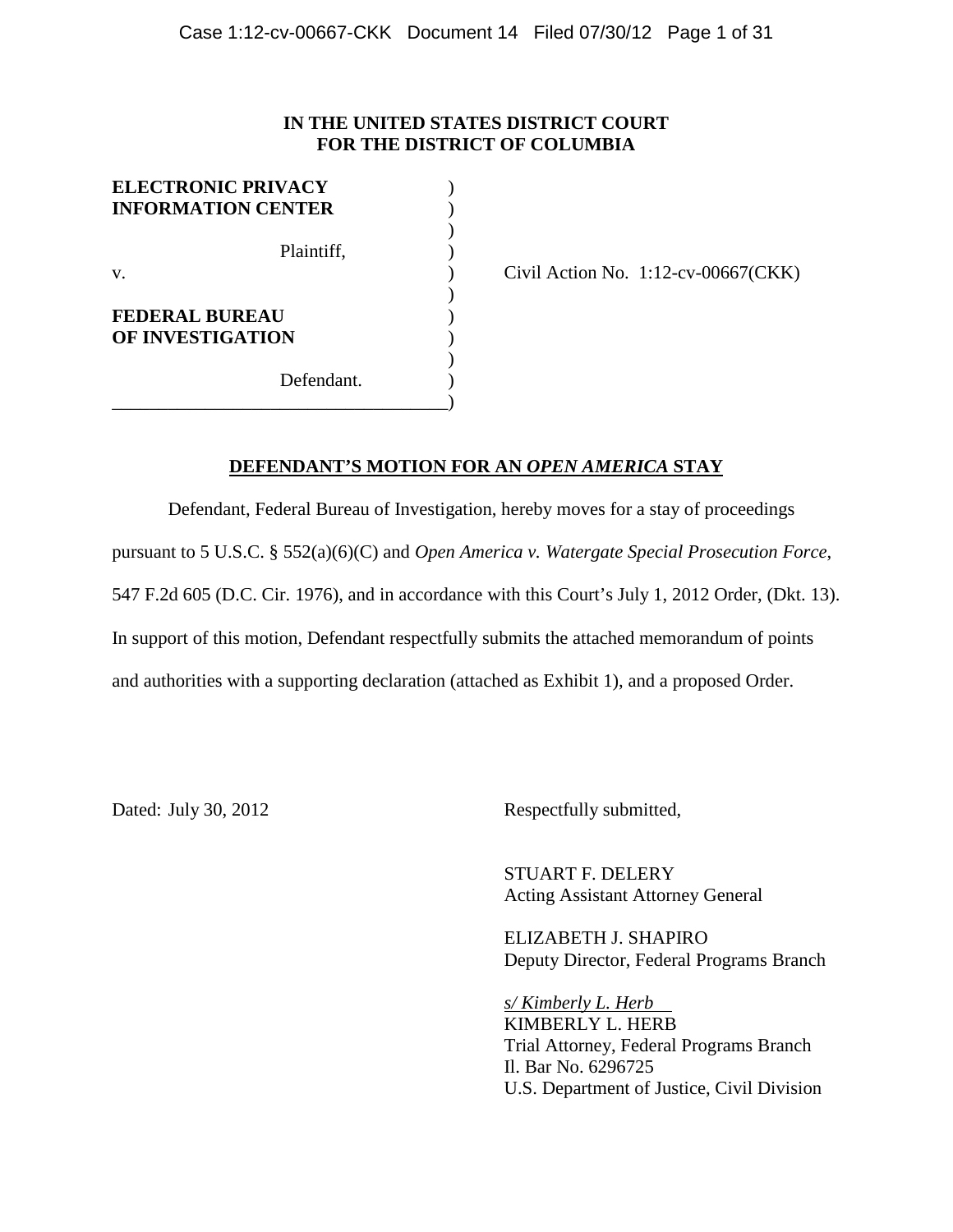P.O. Box 883 Washington, DC 20044 (202) 305-8356 Kimberly.L.Herb@usdoj.gov

*Counsel for Defendant*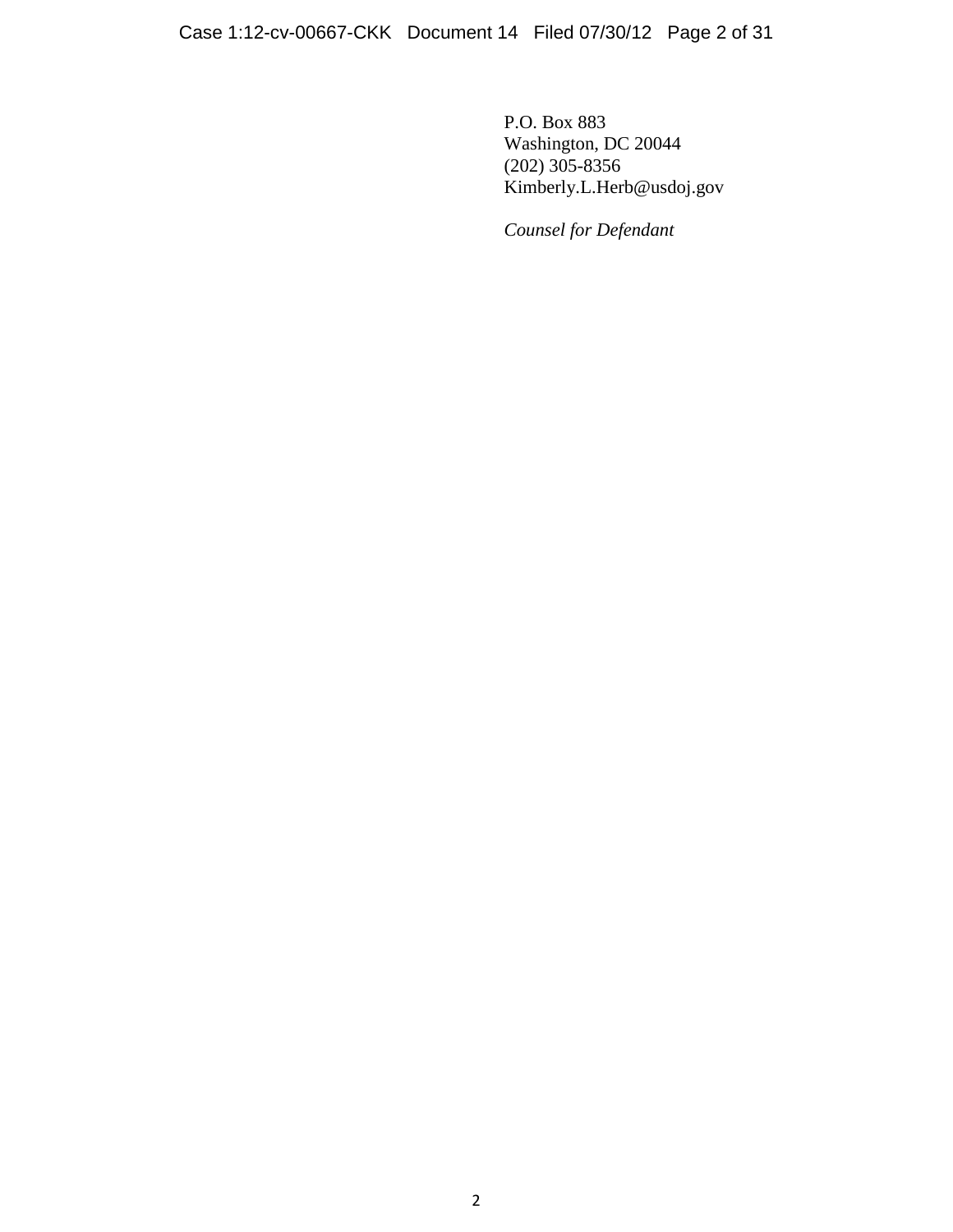# **IN THE UNITED STATES DISTRICT COURT FOR THE DISTRICT OF COLUMBIA**

| <b>ELECTRONIC PRIVACY</b><br><b>INFORMATION CENTER</b> |  |
|--------------------------------------------------------|--|
| Plaintiff,<br>V.                                       |  |
| FEDERAL BUREAU<br>OF INVESTIGATION                     |  |
| Defendant.                                             |  |

Civil Action No. 1:12-cv-00667(CKK)

# **MEMORANDUM OF POINTS AND AUTHORITIES IN SUPPORT OF DEFENDANT'S MOTION FOR AN** *OPEN AMERICA* **STAY**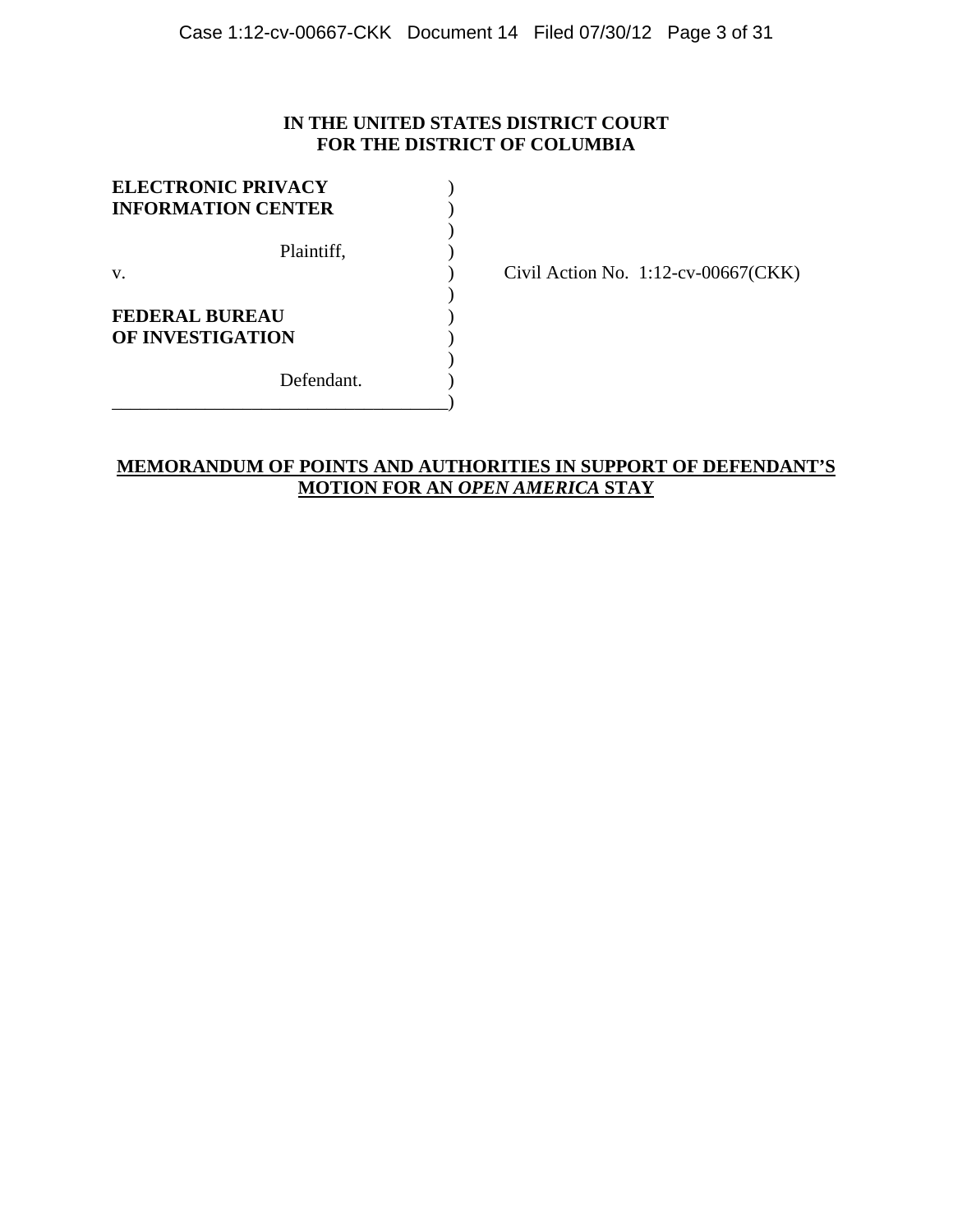# **TABLE OF CONTENTS**

| I.   |                                                           |  |
|------|-----------------------------------------------------------|--|
| П.   | Plaintiff's FOIA Request, and the FBI's Processing        |  |
| III. |                                                           |  |
|      |                                                           |  |
| I.   |                                                           |  |
| II.  |                                                           |  |
|      | A. The FBI Is Operating Under Exceptional Circumstances19 |  |
|      | B. The FBI Is Exercising Due Diligence in Processing      |  |
|      |                                                           |  |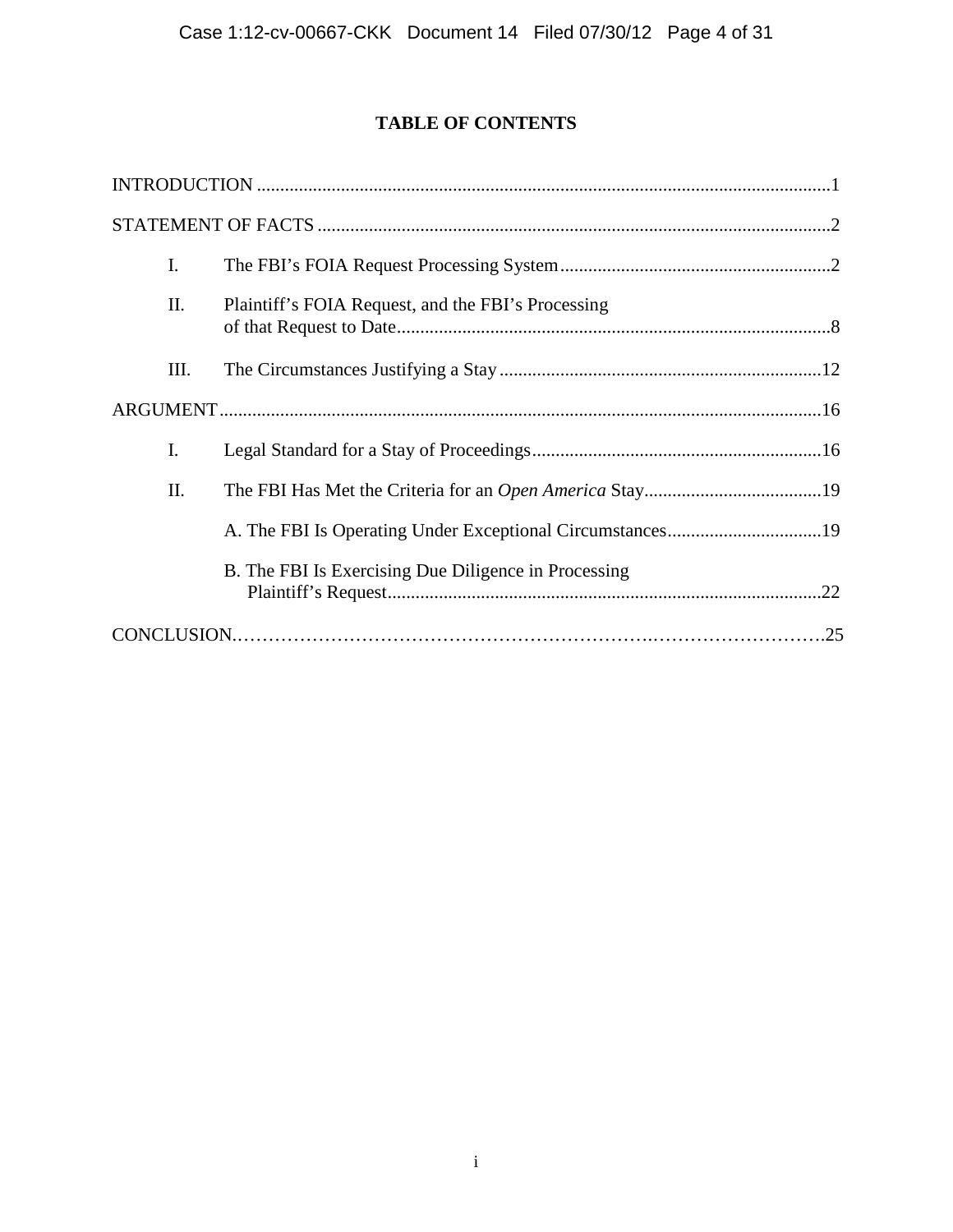# **TABLE OF AUTHORITIES**

# **CASES**

| Appleton v. FDA,                                                       |    |
|------------------------------------------------------------------------|----|
| Cecola v. FBI,                                                         |    |
| Edmonds v. FBI,                                                        |    |
| Exner v. FBI,                                                          |    |
| Fox v. U.S. Dep't of Justice,                                          |    |
| Gov't Accountability Project v. U.S. Dept. of Health and Human Servs., |    |
| Guzzino v. FBI,                                                        |    |
| Haddon v. Freeh,                                                       |    |
| Jimenez v. FBI,                                                        |    |
| Judicial Watch of Fla., Inc. v. U.S. Dep't of Justice,                 |    |
| Judicial Watch v. Nat'l Archives & Records Admin.,                     |    |
| Kuffel v. U.S. Bureau of Prisons,                                      | 24 |
| Lisee v. CIA,                                                          |    |
| Oglesby v. U.S. Dep't of the Army,                                     |    |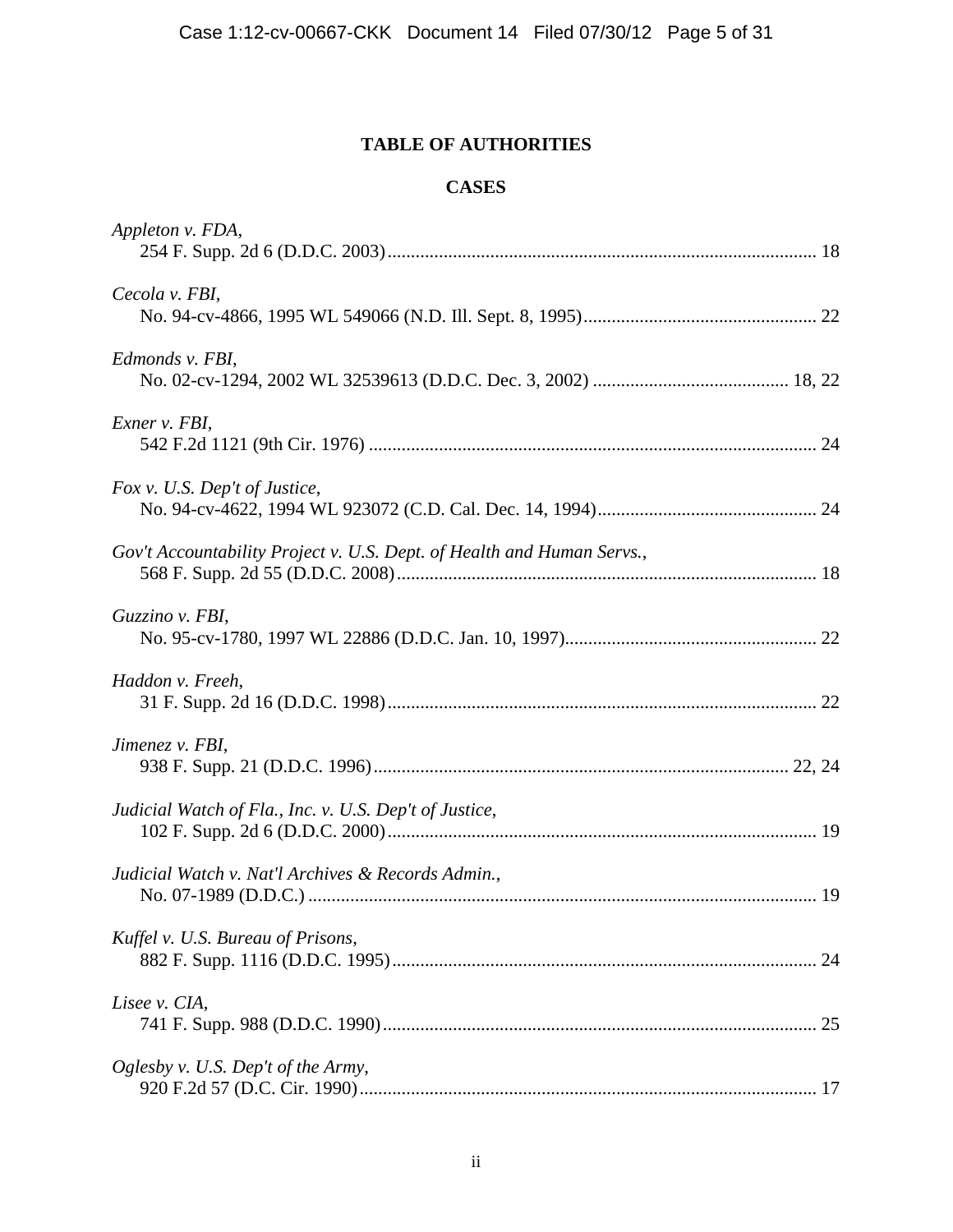| Open America v. Watergate Special Prosecution Force, |  |  |
|------------------------------------------------------|--|--|
| Piper v. U.S. Dep't of Justice,                      |  |  |
| Rabin v. U.S. Dep't of State,                        |  |  |
| Schweihs v. FBI,                                     |  |  |
| Williams v. FBI,                                     |  |  |
| <b>STATUTES</b>                                      |  |  |
|                                                      |  |  |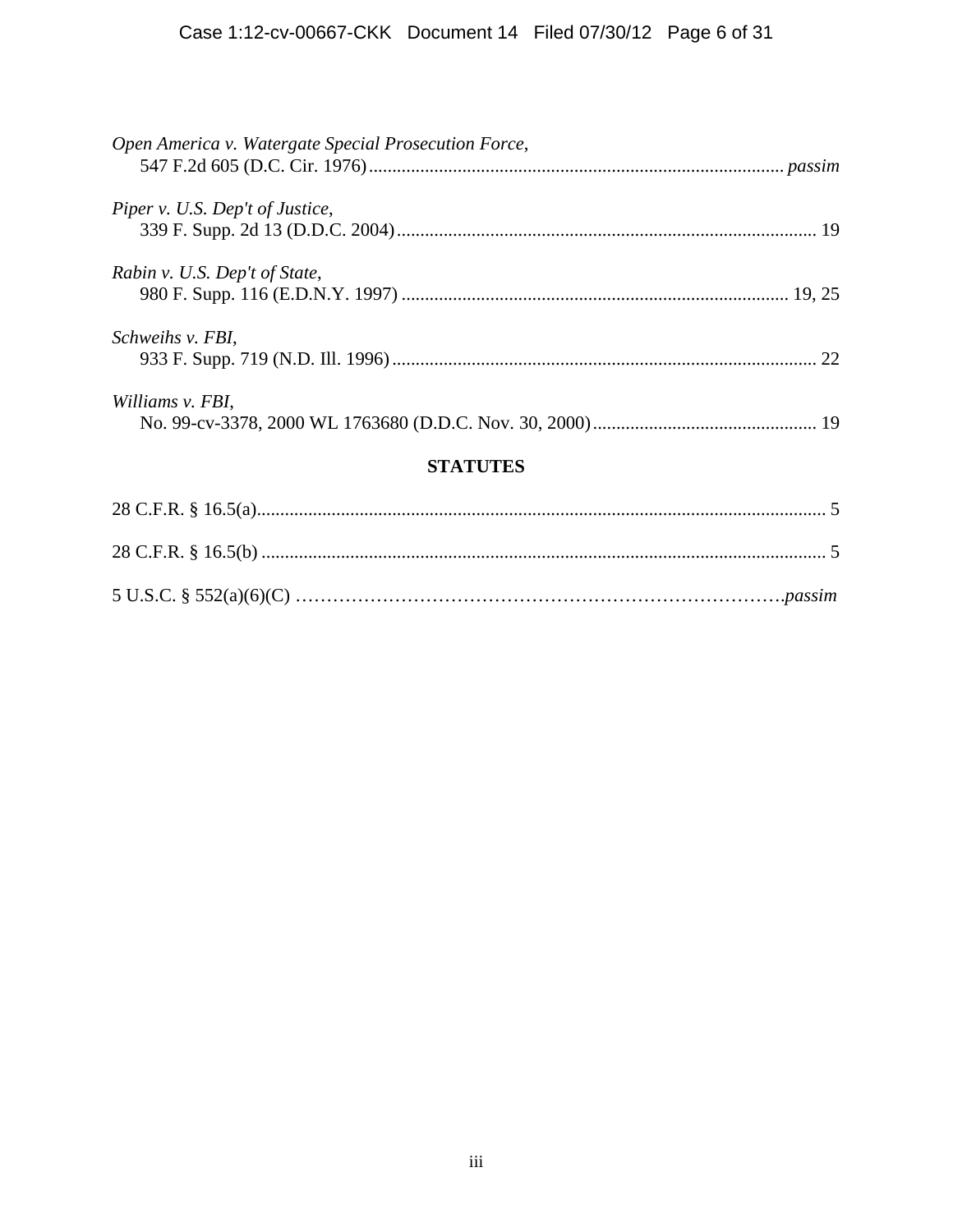### **INTRODUCTION**

Defendant, Federal Bureau of Investigation ("FBI"), moves this Court for a stay of proceedings pursuant to 5 U.S.C. § 552(a)(6)(C), and *Open America v. Watergate Special Prosecution Force*, 547 F.2d 605 (D.C. Cir. 1976). Plaintiff has submitted a request to the FBI under the Freedom of Information Act ("FOIA") seeking "agency records concerning the government's use of cell-site simulator, or 'StingRay,' technology to track cell phones and other wireless devices." (Compl. For Injunctive Relief, Dkt. 1, 1, 2.) Although the FBI is exercising due diligence in responding to Plaintiff's FOIA request, exceptional circumstances prevent it from processing the request within the statutory time limit. Pursuant to 5 U.S.C.  $\S 552(a)(6)(C)$ , which provides for additional time under such circumstances, Defendant requests that the Court stay the proceedings until the FBI is able to complete the processing of Plaintiff's request. In support of its motion, Defendant has provided a sworn declaration from David M. Hardy, Section Chief of the Record/Information Dissemination Section, Records Management Division, of FBI Headquarters, which explains that, based on the number of potentially responsive documents that the FBI has located, the FBI requires a stay of approximately twenty-nine months, until October 31, 2014, to complete its production of responsive documents – though the FBI will process a minimum of 1,000 pages a month during this period, and provide Plaintiff's with any resulting releasable documents on a monthly basis.<sup>[1](#page-6-0)</sup> (See Decl. of David M. Hardy ("Hardy Decl."), attached as Ex. 1.)

<span id="page-6-0"></span><sup>&</sup>lt;sup>1</sup> While 25,000 pages have been identified as being potentially responsive to Plaintiff's request, (Hardy Decl. ¶ 4), the FBI may determine as it processes the request that some records are not actually responsive or that records are duplicates, (*id.* ¶ 4 n.2). Indeed, a preliminary assessment has revealed the existence of a number of duplicates within the 25,000 pages. (*Id.*) If this proves to be the case, the FBI will be able to reduce the processing time. (*Id.*) The FBI proposes to file a status report within 120 days of the entry of a stay, and at 120-day intervals thereafter, to update the Court and Plaintiff on the status of Plaintiff's request and provide updated estimates of the time needed to complete processing.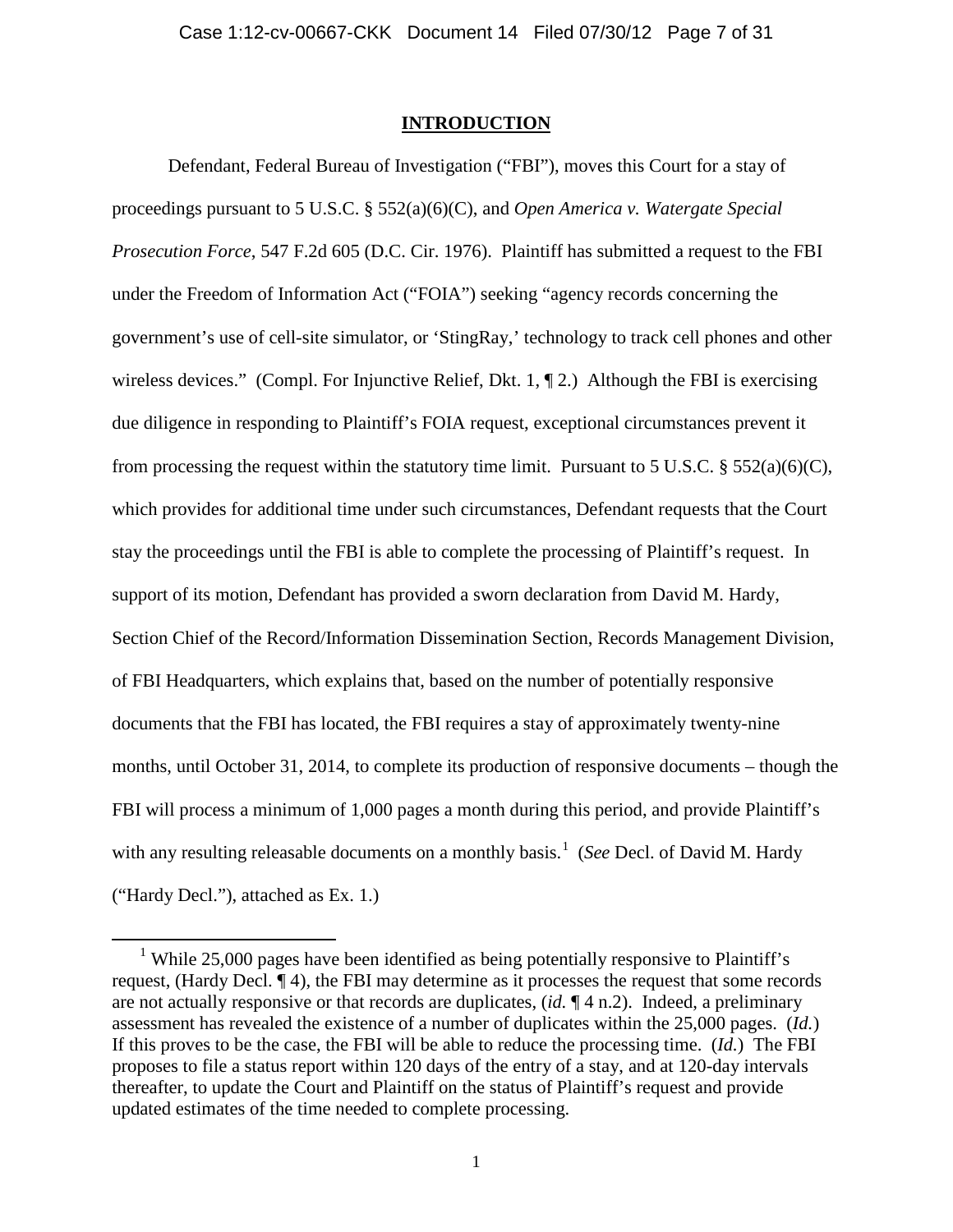#### Case 1:12-cv-00667-CKK Document 14 Filed 07/30/12 Page 8 of 31

The FBI acknowledges that it is asking the Court for a lengthy stay. This request, however, meets the standards established under 5 U.S.C. § 552(a)(6)(C) and *Open America*; a stay is warranted in light of the large number of potentially responsive documents, the FBI's existing backlog, the increasing number and size of FBI FOIA requests, and the FBI's diligence in processing Plaintiff's request. The FBI is processing Plaintiff's requests in accordance with established policies that allow for the equitable and orderly processing of FOIA requests on a first-in, first-out basis. Although the FBI has a backlog of pending FOIA requests, it is making substantial efforts to reduce the backlog. Nevertheless, the volume of potentially responsive records in this case, the large number of FBI resources expended on the processing and litigation of numerous complex and large requests, and the limited resources currently available to the FBI for the processing of FOIA requests constitute exceptional circumstances necessitating a stay so that the FBI may complete its review of the records.

### **STATEMENT OF FACTS**

## **I. The FBI's FOIA Request Processing System**

The Record/Information Dissemination Section ("RIDS"), Records Management Division, at FBI Headquarters ("FBIHQ") has the collective mission of effectively planning, developing, directing, and managing responses to requests for access to FBI records and information pursuant to FOIA; the Privacy Act; Executive Order 13526, as amended; Presidential, Attorney General, and FBI policies and procedures; judicial decisions; and Presidential and Congressional directives. (Hardy Decl. ¶ 14.) RIDS also provides prepublication review of material written by current and/or former FBI employees concerning FBI matters, as mandated by the FBI's employment agreement, executes the FBI's historic declassification program, and assists in managing discovery in large counterterrorism criminal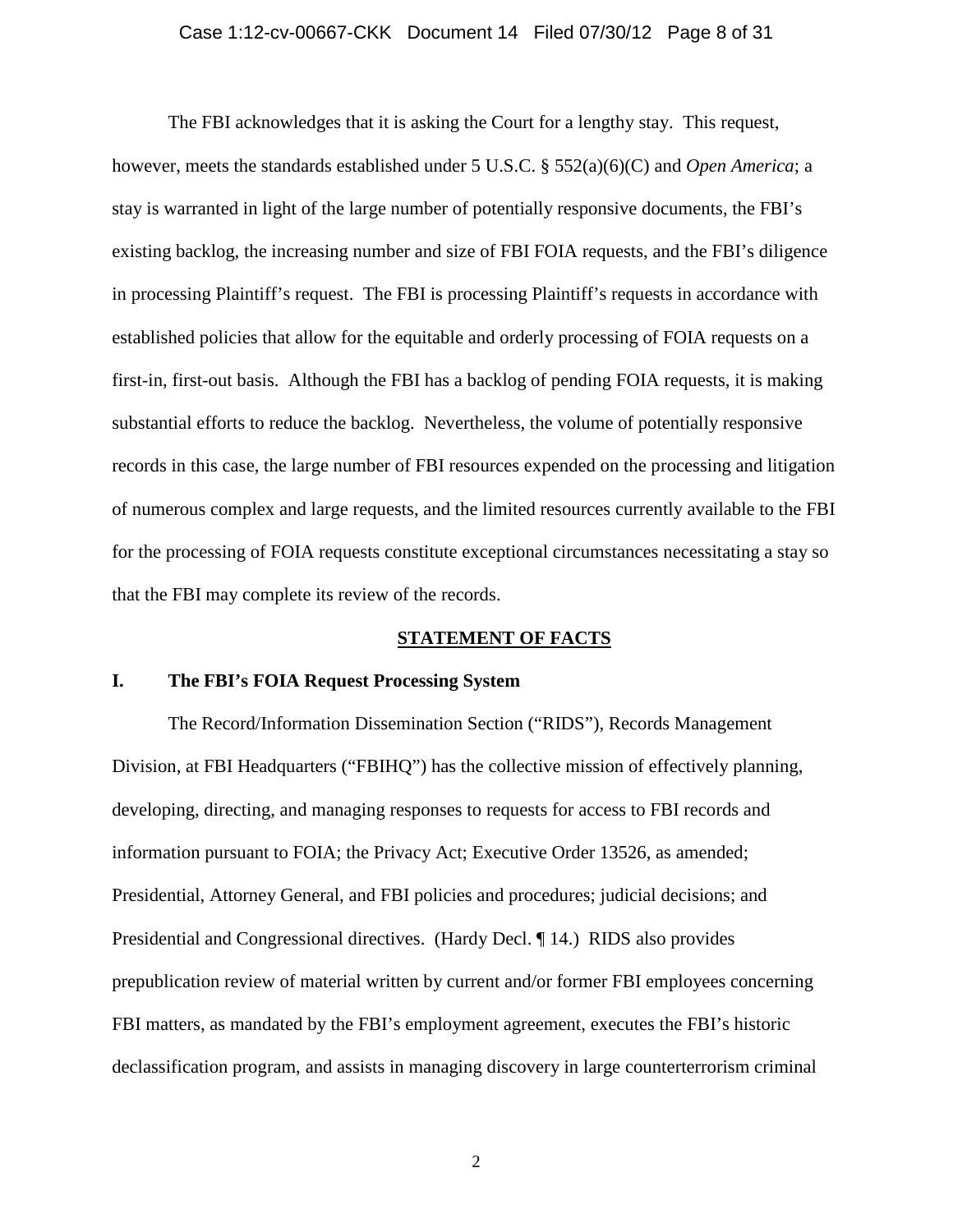trials. (*Id.*)

As will be discussed more fully below, RIDS handles more than 17,000 FOIA and Privacy Act requests annually and has, on average, 117 FOIA cases in litigation in courts throughout the nation daily. (*Id.* ¶ 13.) Those requests are handled by some 274 personnel, most of whom are Legal Administrative Specialists, who intake, review, process, and release information in response to FOIA and Privacy Act requests. (*Id.* ¶ 14.) This process is actually comprised of five discrete, separate phases: (1) initial receipt and perfection of the request; (2) searching for and collecting potentially responsive material; (3) scoping the material for responsiveness; (4) classification or declassification review, if necessary; and (5) processing responsive material for release. (*Id.* ¶ 13.) To ensure the integrity of government records and the information they contain, these steps are taken sequentially. (*Id.*) Furthermore, while the FBI's electronic FOIA Data Processing System facilitates the storage and movement of material during this process, the vast majority of work on FOIA/Privacy Act requests, whether at the administrative stage or in litigation, requires action by an individual FBI analyst who must conduct a line-by-line review of each and every word on a page to determine whether the information can be released. (*Id.*) RIDS personnel are assigned among ten units within RIDS and two field operational service center units: a Work Process Unit ("WPU"), three Classification Units, five FOIPA/Privacy Act Units ("FOIPA Disclosure Units"), and the Litigation Support Unit. [2](#page-8-0) (*Id.* ¶ 14.)

The WPU is responsible for reviewing and sorting all correspondence and incoming requests for information from the public, Congress, Presidential Libraries, foreign governments, other federal and state agencies, and other FBI entities. (*Id.* ¶14(a)(I).) The WPU handles the

<span id="page-8-0"></span> $2$  An off-site unit in Savannah, Georgia handles FOIA/Privacy requests; a sub-unit in Butte, Montana also handles FOIA requests. (*Id.* ¶ 14 n.4.)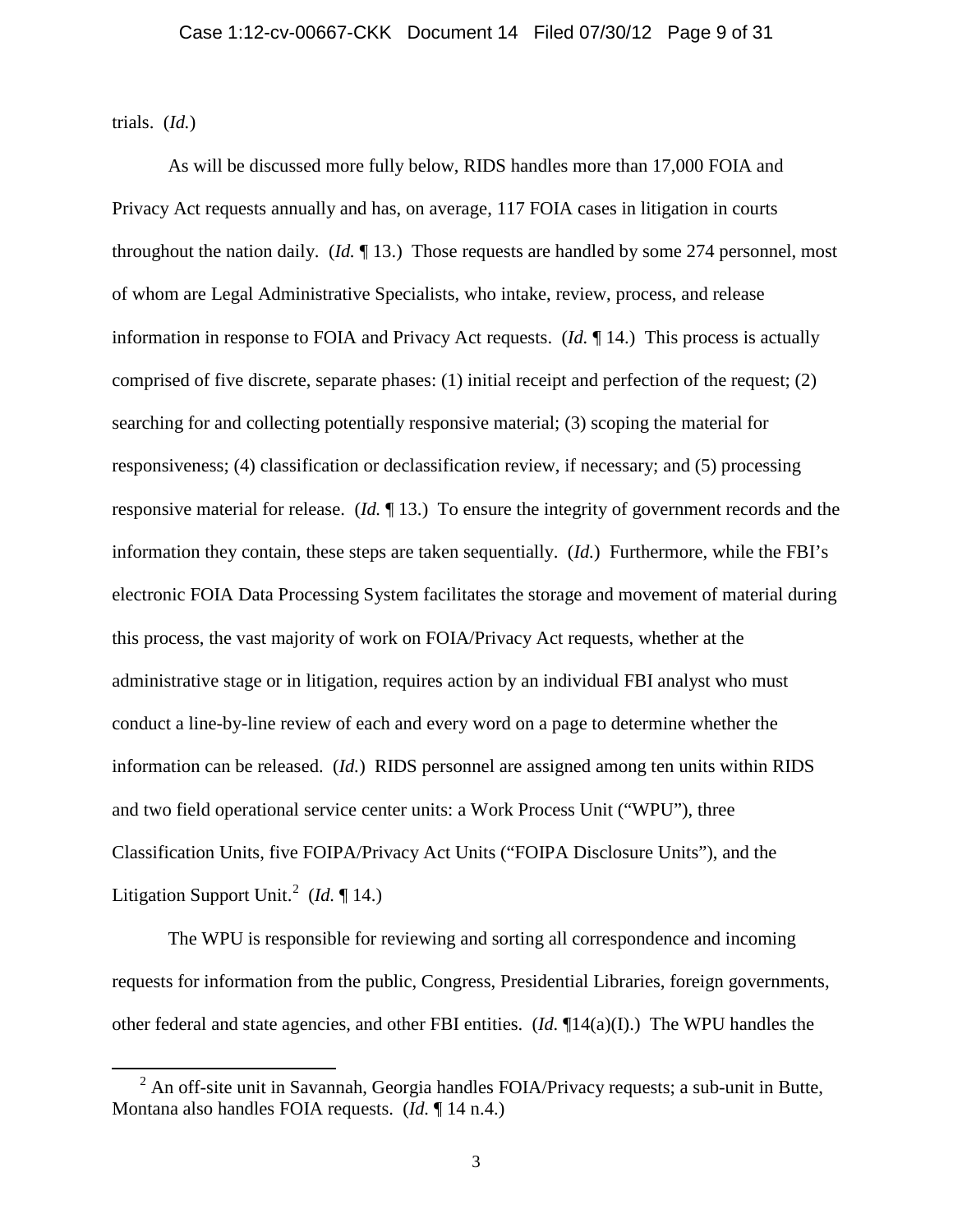#### Case 1:12-cv-00667-CKK Document 14 Filed 07/30/12 Page 10 of 31

first two steps outlined above, a process knowing as "perfecting" a FOIA/Privacy Act request. (*Id.*) This includes opening a new request, assigning a FOIA/Privacy Act Request Number, entering the request into the FBI's electronic tracking system, sending letters to acknowledge the request, and advising a requester to provide identifying data so that an accurate search can be made. (*Id.*) In most cases, WPU personnel then conduct a search of the FBI's Central Records System ("CRS") for identifiable records that are potentially responsive to the request. (*Id.* ¶¶ 14(a)(I), 18.) The CRS is an investigative tool primarily managed and used by Special Agents to aid them in investigations. (*Id.* ¶ 18.) The files are indexed by Special Agents with terms useful to an investigation, such as the names of individuals, organizations, companies, publications, activities, or foreign intelligence matters (or programs). (*Id.*) In FOIA cases, the WPU conducts searches of the CRS's general indices for identifiable, potentially responsive records. (*Id.* ¶  $14(a)(I)$ .) At other times, such as in this case, when a search of the general indices does not produce anticipated results, the WPU drafts an electronic communication called a "search EC" and directs it to those divisions most likely to have potentially responsive material.<sup>[3](#page-9-0)</sup> (*Id.*  $\P$  $14(a)(I)$  n.5.) Having identified potentially responsive documents, WPU then confirms the responsive documents, stamps files for retention, addresses fee issues (other than fee waiver reviews), retrieves and forwards files scanned into the document processing system, responds to status inquires from requesters that do not have access to the FBI website, and informs a requester if no responsive records have been located. (*Id.* ¶ 14(a)(I).) A request is considered "perfected" when all administrative tasks have been completed and all potentially responsive documents have been scanned into the document processing system. (*Id.*) Once a request has

<span id="page-9-0"></span><sup>&</sup>lt;sup>3</sup> The search EC identifies a specific time period for the division to respond and provide the WPU with copies of any potentially responsive records. (*Id.*  $\P$  14(a)(I) n.5.) Searches that involve a search EC are generally more complex than searches using the general indices and therefore often require additional time. (*Id.*)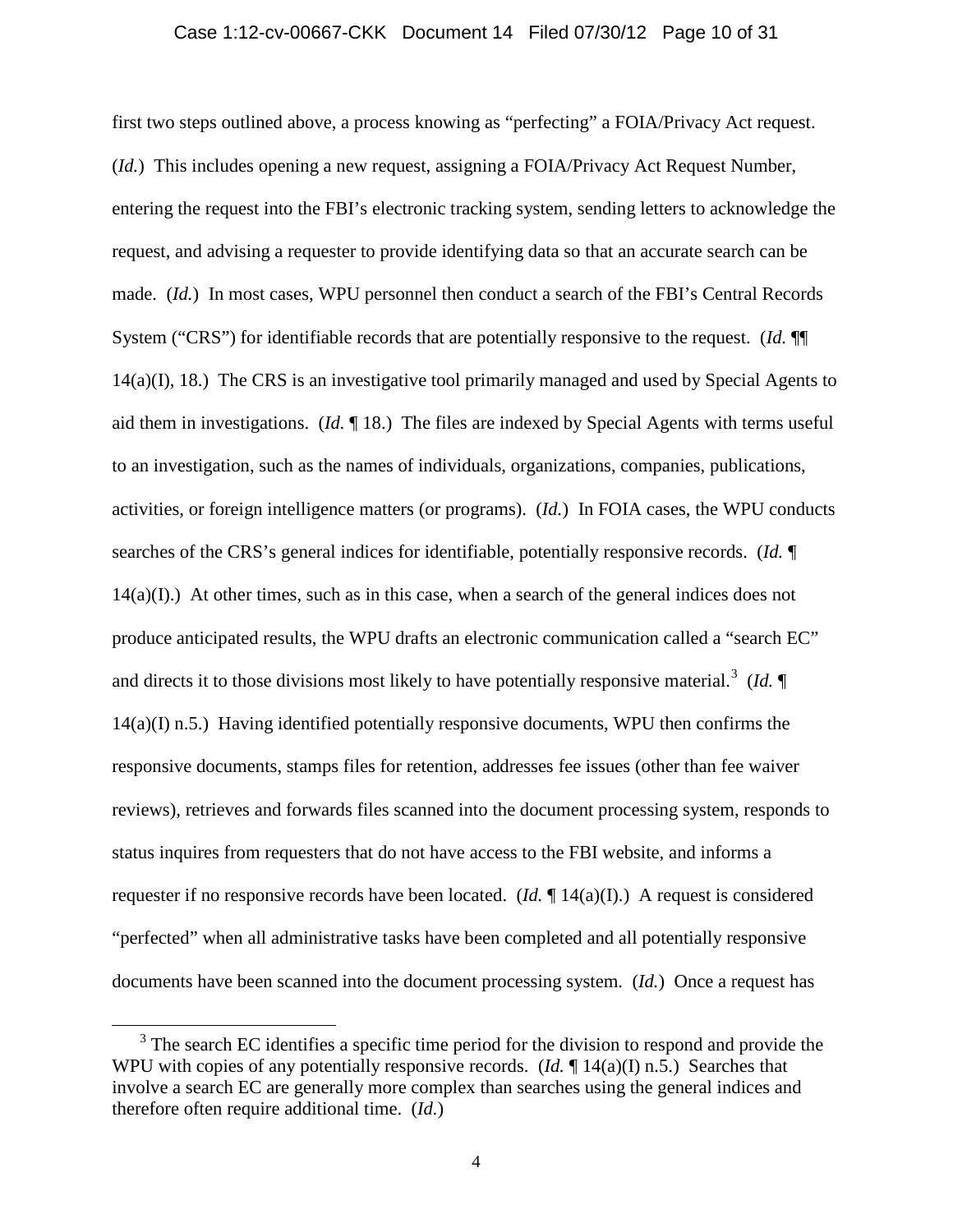#### Case 1:12-cv-00667-CKK Document 14 Filed 07/30/12 Page 11 of 31

been perfected, it is placed in the backlog for assignment to a FOIPA Disclosure Unit for processing. (*Id.*)

After the WPU perfects a request, it is sent to the "perfected backlog." ( $Id$ .  $\P$  14(a)(II).) To ensure fairness to all requesters and to equitably administer the deluge of FOIA/Privacy Act requests received by the FBI, a request is assigned to one of three queues based on the date of receipt on a "first in/first out" basis from within each of queues. (*Id.*); *see* 28 C.F.R. § 16.5(a). The three-queue system, stabled to fairly assign and process requests on a "multi-track" basis, is based on the amount of time and work involved in handling a particular request: 500 pages or less ("small queue"), 501 to 2,500 pages ("medium queue"), or more than 2,500 pages ("large queue"). (*Id.*); *see* 5 U.S.C. § 552(a)(6)(D)(I); 28 C.F.R. § 16.5(b). The system nevertheless preserves the principle that, within the three queues, requests are still assigned and processed on a first-in/first out basis. (*Id.*) This standard operating procedure, coupled with the FBI's "first in/first out" policy, permits requests to be addressed in the order in which they are received, while obviating the inequities to other requesters whose interests relate only to a small number of documents. (*Id.*)

The three Classification Units ("CUs") are responsible for complying with the classification/declassification review of FBI records under Executive Order 13526, as amended, and for conducting mandatory declassification review consistent with Executive Order 13526, as amended. (*Id.* ¶ 14(b).) The CUs review documents responsive to FOIA/Privacy Act requests, criminal and civil discovery requests, Congressional and Presidential mandates, Presidential Library requests, mandatory declassification requests, Office of Inspector General Reports, and other federal agency requests in order to determine whether such material should remain classified or be declassified. (*Id.*) In addition, the CUs review and prepare classified material for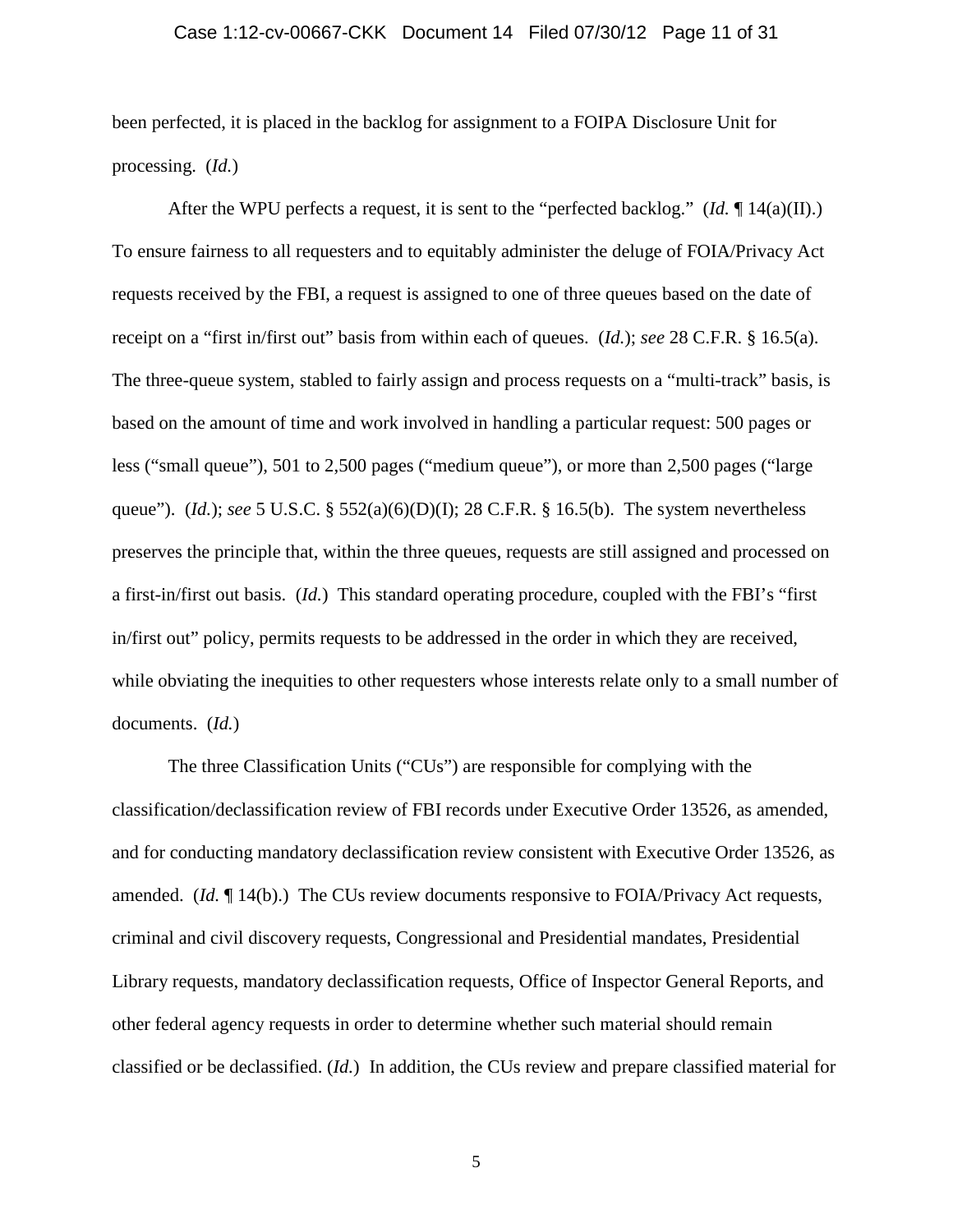#### Case 1:12-cv-00667-CKK Document 14 Filed 07/30/12 Page 12 of 31

review by the Department of Justice Review Committee. (*Id.*)

There are five FOIPA Disclosure Units. Three of these units have recently assumed responsibility for performing the same tasks performed by WPU. (*Id.* ¶ 14(c).) This change has enabled RIDS to increase efficiency by reducing the time it takes to accomplish WPU functions upon receiving a request. (*Id.*) In addition, all five FOIPA Disclosure Units perform the actual processing of records pursuant to the provisions of the FOIA and Privacy Act. (*Id.*) This includes the process of scoping documents to determine their responsiveness to a FOIA request. Processing also involves a page-by-page, line-by-line review of the responsive documents to determine which, if any, FOIA and Privacy Act exemptions may apply. (*Id.*) This includes redaction of the exempt material and notation of the applicable exemptions in the margins of each page or the preparation of deleted page information sheets when pages are withheld in their entirety, all of which are done electronically in the document processing system. (*Id.*) During the course of their review, the Disclosure Units consult with other government agencies, as necessary, for their determinations as to the releasability of other agencies' information contained within FBI records, or the Disclosure Units refer non-FBI documents to those originating agencies for processing and direct response to the requester. (*Id.*) The Disclosure Units attempt to ensure that FOIA and Privacy Act exemptions have been applied properly, no releasable material has been withheld, no material meriting protection has been released, all necessary classification reviews have been completed by transferring applicable cases to the CUs, and other government agency information or entire documents originating with other government agencies have been properly handled. (*Id.*)

The Litigation Support Unit ("LSU") is responsible for providing legal support and administrative assistance to the FBI's Office of the General Counsel in all FOIA/Privacy Act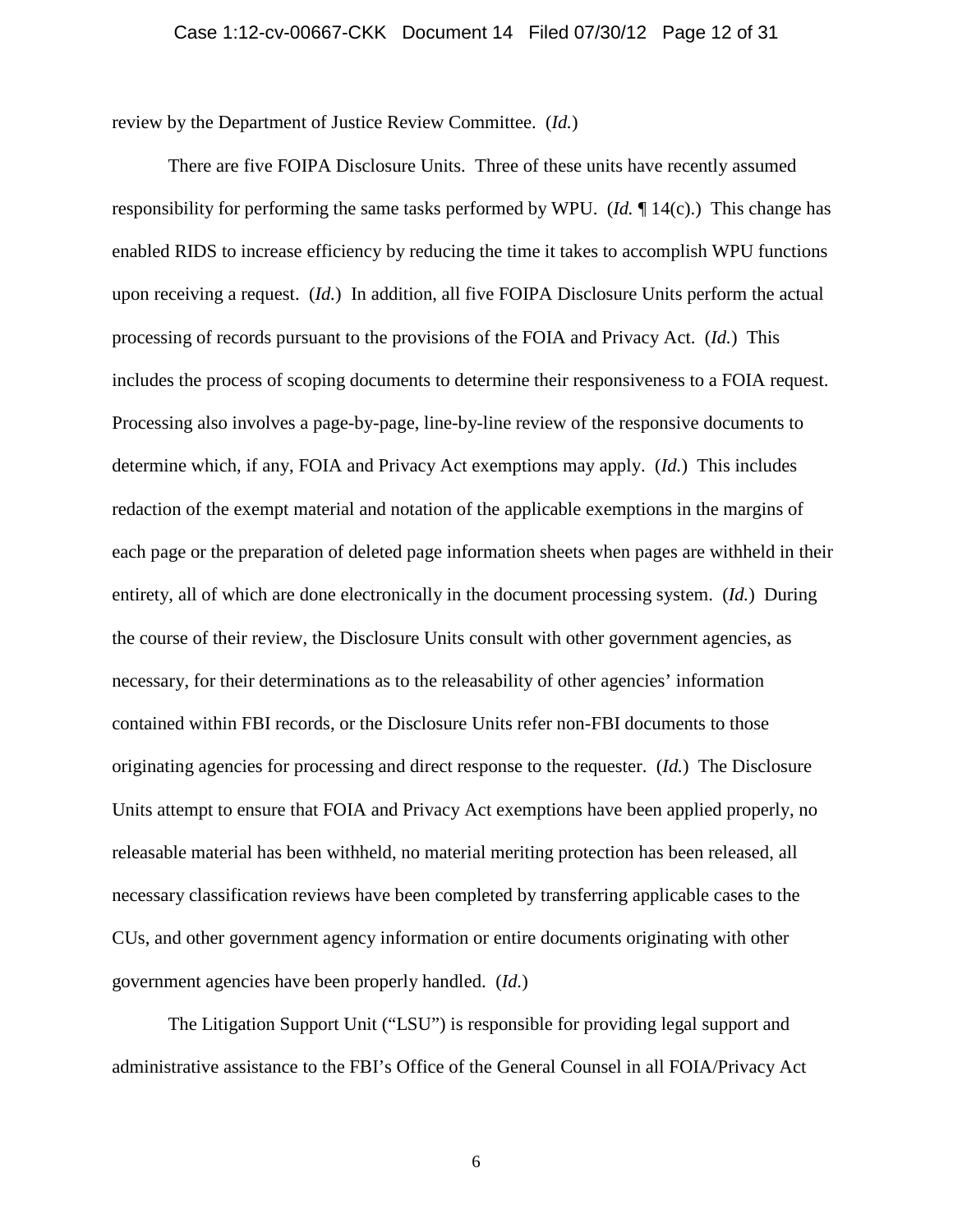#### Case 1:12-cv-00667-CKK Document 14 Filed 07/30/12 Page 13 of 31

requests that result in federal litigation. (*Id.* ¶ 14(d).) The LSU coordinates: the progress of the FBI's response to a particular FOIA/Privacy Act request as it progresses through the units described above; the receipt of substantive litigation-related information from involved FBI Special Agents in the field offices and the operational Divisions at FBIHQ; and the referral of documents to other DOJ components and government agencies. (*Id.*) The LSU prepares the administrative record, drafts both procedural and substantive declarations, codes and Bates stamps documents processed by the FOIPA Disclosure Units, and drafts detailed declarations justifying the assertion of all applicable FOIA/Privacy Act exemptions. (*Id.*)

To promote administrative efficiency, FBI Legal Administrative Specialists work on more than one request at a time. (*Id.* ¶ 15). Certain cases may require that the usual processing be halted midstream. (*Id.*) This can occur for a variety of reasons, including the resolution of a classification issue, the location of additional records, or consultation with other government agencies as to the nature and propriety of releasing certain information. (*Id.*) In the interest of efficiency, during this waiting period, the Legal Administrative Specialist may fully process other requests. (*Id.*) Large requests are often processed on parallel tracks with smaller requests in an attempt to ensure that one requester does not consume a disproportionate share of RIDS' resources. (*Id.*)

Consistent with standard administrative procedure, any records referred to the FBI from other DOJ components or other government agencies in response to a particular request are added to that pending FOIA/Privacy Act request. (*Id.* ¶ 16). This process is an equitable way for RIDS to maintain administrative control of FOIA/Privacy Act requests. (*Id.*) Under this system, the same Legal Administrative Specialist assigned to process a particular request will also handle the review of records referred by other DOJ components or government agencies. (*Id.*) By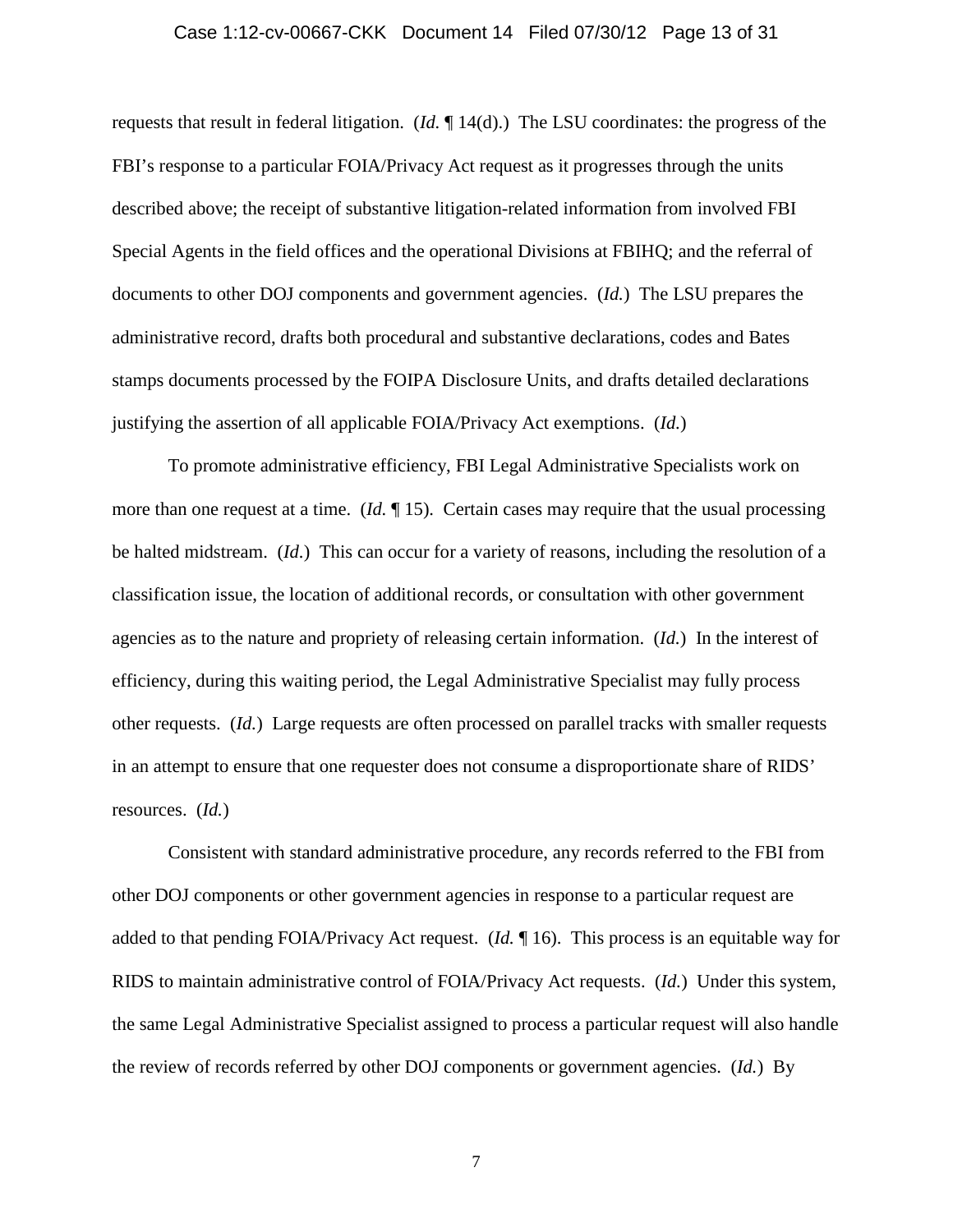ensuring continuity in the processing of FOIA requests, this system is not only fair to all persons

seeking information under the FOIA, but is also administratively efficient. (*Id.*)

# **II. Plaintiff's FOIA Request, and the FBI's Processing of that Request to Date**

Plaintiff submitted a FOIA request by fax to FBIHQ on February 10, 2012 seeking

"Agency records concerning cell site simulator and other cell phone tracking technologies

deployed by the [FBI] to covertly locate, target, and track targets of interest." (*Id.* ¶ 5.)

Specifically, Plaintiff requested:

- 1. All documents concerning technical specifications of the StingRay device or other cell site simulator technologies;
- 2. All documents concerning procedural requirements or guidelines for the use of StingRay device or other cell site simulator technologies (e.g. configuration, data retention, data deletion);
- 3. All contracts and statements of work that relate to StingRay device or other cell site simulator technologies;
- 4. All memorandum regarding the legal basis for the use of StingRay device or other cell site simulator technologies;
- 5. All Privacy Impact Assessments or Reports concerning the use or capabilities of StingRay device or other cell site simulator technologies.

(*Id.*) Plaintiff also sought expedited processing of its request and responsive documents and to receive "News Media" fee status for fee waiver purposes. (*Id.*)

The FBI acknowledged receipt of the request by letter dated February 16, 2012 and advised that it was searching the general indices of the Central Records System for information responsive to the request. (*Id.* ¶ 6.) It also notified Plaintiff that its fee waiver request was under consideration. (*Id.*) Plaintiff administratively appealed the FBI's failure to make a timely determination regarding Plaintiff's FOIA request to the Office of Information Policy ("OIP"), Department of Justice ("DOJ") on March 19, 2012. (*Id.* ¶ 7.) OIP-DOJ acknowledged receipt of Plaintiff's appeal on April 5, 2012. (*Id.* ¶ 8.) Plaintiff filed the instant lawsuit on April 26, 2012. (Dkt. 1)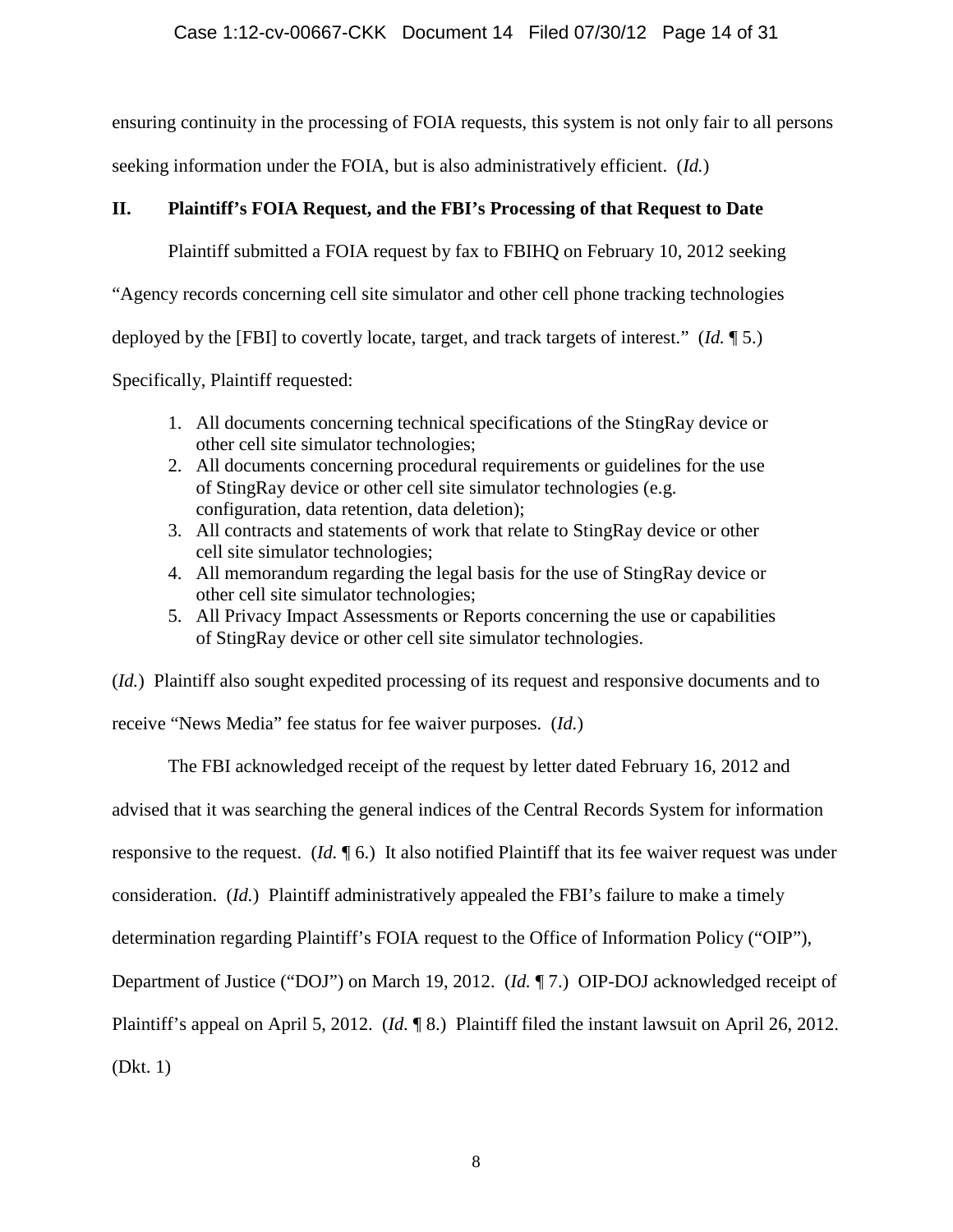#### Case 1:12-cv-00667-CKK Document 14 Filed 07/30/12 Page 15 of 31

Subsequently, the FBI and OIP-DOJ have sent several letters to Plaintiff regarding its FOIA request. By letter dated May 22, 2012, OIP-DOJ informed Plaintiff that it was closing the administrative appeal because the matter was now before the Court. (Hardy Decl. ¶ 10.) The FBI granted Plaintiff's fee waiver request by letter dated June 4, 2012. (*Id.* ¶ 11.) Also by letter dated June 4, 2012, the FBI notified Plaintiff that its request for expedited processing was denied. (*Id.* ¶ 12.) The FBI advised Plaintiff that it had not provided enough information – and specifically had failed to demonstrate an urgency to inform the public about the subject of its FOIA request – sufficient to fall within the statutory requirements permitting expedition. (*Id.*)

In addition to its correspondence with Plaintiff, the FBI used several mechanisms to begin the process of searching for records potentially responsive to Plaintiff's request. (*Id.* ¶ 17.) Due to the breadth and depth of Plaintiff's FOIA request and because it seeks primarily noninvestigative records, namely, policy and technology related records, the FBI recognized that the request would not lend itself readily to the searches the FBI routinely conducts in response to FOIA requests. (*Id.*) As discussed above, the FBI's standard search primarily involves using terms indexed in the FBI's Central Records System. (*Id.* ¶ 18.) In this case, however, the index might not contain terms such as "cell-site simulator technologies" as identified in Plaintiff's request. (*Id.*) Indeed, upon reviewing Plaintiff's request, the assigned FBI analyst recognized that a different FOIA requester, in correspondence submitted to the FBI in November 2011, had already requested information very similar to that sought by Plaintiff; the FBI's standard search of its Central Records System pursuant to the November 2011 request failed to locate responsive material. (*Id.* ¶ 19.) Consequently, the search for potentially responsive records in this case would require a more time consuming search than would a search for purely investigative records. (*Id.* ¶ 17.)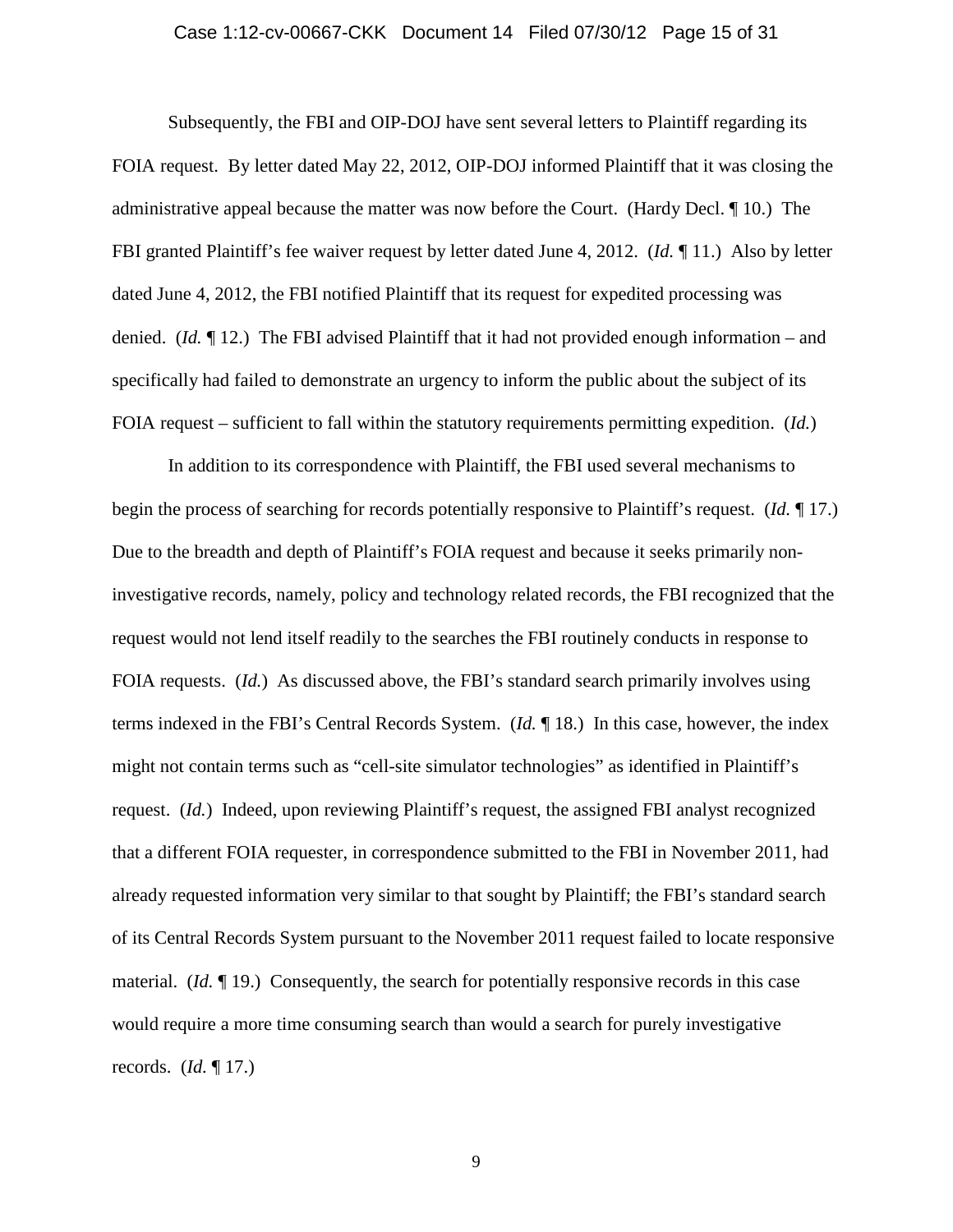#### Case 1:12-cv-00667-CKK Document 14 Filed 07/30/12 Page 16 of 31

Because the subject matter of Plaintiff's request did not lend itself to a search of the general indexes, the FBI decided to conduct a more individualized inquiry of certain FBI divisions and offices that it determined were reasonably likely to have potentially responsive records. (*Id.* ¶ 19.) However, because the FBI had circulated an Electronic Communication ("EC") in February 2012 to entities likely to have records responsive to the November 2011 request (which concerned the same general subject matter as Plaintiff's request), the FBI analyst assigned to Plaintiff's case decided to wait to see if any material obtained in response to the November 2011 FOIA request might also be responsive to Plaintiff's request. (*Id.*) If the responsive records were indeed the same, both FOIA cases could be pre-processed together for a concurrent release. (*Id.*) The FBI then determined that it would send a search EC specifically related to Plaintiff's request on May 23, 2012. (*Id.* ¶ 20.) As of July 30, 2012, RIDS had received approximately 25,000 potentially responsive pages, and all but one office had responded to the original search EC. (*Id.* ¶¶ 20, 21.) Additionally, in early June 2012, the FBI identified an additional FBI office that might potentially have responsive records and sent a second search EC on June 29, 2012. (*Id.*) RIDS received a response from the additional office on July 20, 2012. (*Id.*) Because one FBI office is still reviewing its records for potentially responsive material, the final page count may increase. (*Id.* ¶ 21.)

The FBI sought to work with Plaintiff to narrow the request so that it could be processed more quickly. (*Id.* ¶ 4 n.3.) Specifically, the FBI identified two categories of documents that, if excluded from Plaintiff's request, could reduce the time required to process Plaintiff's request: (1) classified material; and (2) operating manuals. (*Id.*) Counsel for the FBI contacted Plaintiff's counsel on June 26, 2012 to ask whether Plaintiff would consider excluding these categories from its request, as the FBI could reduce its proposed processing time by as much as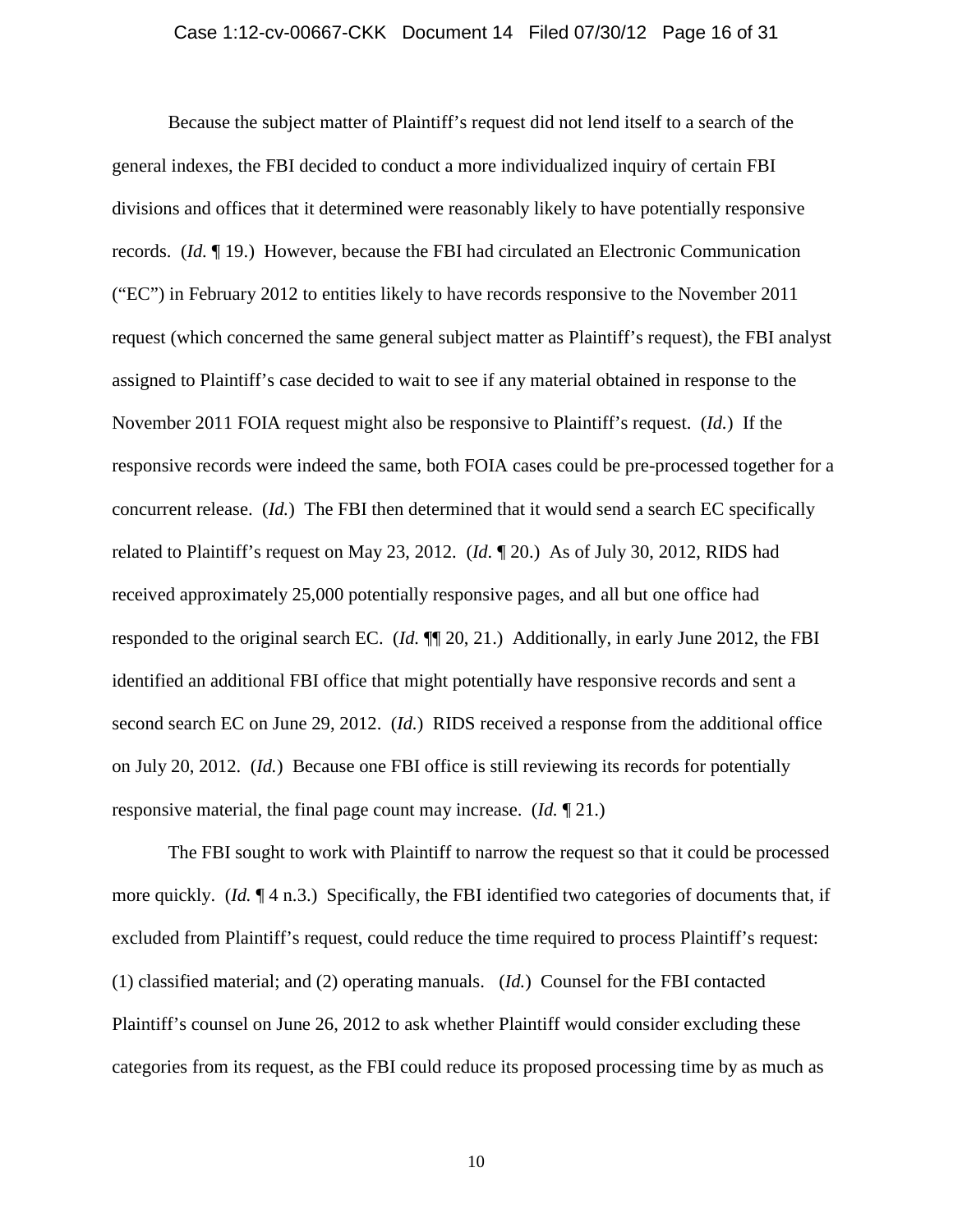#### Case 1:12-cv-00667-CKK Document 14 Filed 07/30/12 Page 17 of 31

six months if one category of documents was excluded or by as much as twelve months if both categories were excluded. (*Id.*) Neither the FBI nor its counsel received a final response from Plaintiff regarding the proposal to limit the two categories of documents, leading the FBI to the conclusion that Plaintiff had rejected the proposal. [4](#page-16-0) (*Id.*)

RIDS is actively working on the approximately 25,000 pages that are potentially responsive to Plaintiff's FOIA request. (*Id.* ¶ 29.) On June 18, 2012, RIDS uploaded approximately 10,000 pages into its document processing system via the "perfected" large queue. (*Id.*) The remaining approximately 15,000 pages will be uploaded into the document processing system shortly, but scoping for responsiveness for all 25,000 pages has been completed. (*Id.*) Any other material subsequently received from the remaining FBI office as potentially responsive to Plaintiff's request will be uploaded as soon as possible. (*Id.*) Due to the sensitivity of much of the material in this case, several layers of internal review will be required within the FBI before any of it can be released. (*Id.*) Additionally, a preliminary assessment of the first group of 10,000 pages demonstrated that many of the documents, possibly as much as twentyfive percent of the 25,000 potentially responsive pages, will be subject to classification/declassification review if they are determined to be responsive. (*Id.*)

RIDS is, and will, make every effort to move the material through the FOIA processes described above as quickly as possible. (*Id.*) The FBI is proposing that it perform any necessary

<span id="page-16-0"></span><sup>&</sup>lt;sup>4</sup> While Plaintiff did not respond to the FBI's proposal to limit classified materials and operating materials, Plaintiff's counsel indicated it might consider excluding documents related to active investigations. Counsel for the FBI responded that it could not yet identify the volume of documents that would arise from active investigations. Rather than wait until the FBI could provide more information so that the request might be narrowed at that point, Plaintiff instead sought to require production of all 25,000 pages by August 27, 2012. (Dkt. 12 at 2.) Nonetheless, in light of the fact that Plaintiff's request seeks technical specifications, procedural requirements and guidelines, contracts, legal memoranda, and Privacy Impact Statements/Reports, it seems logical to conclude that few records would arise from active investigations.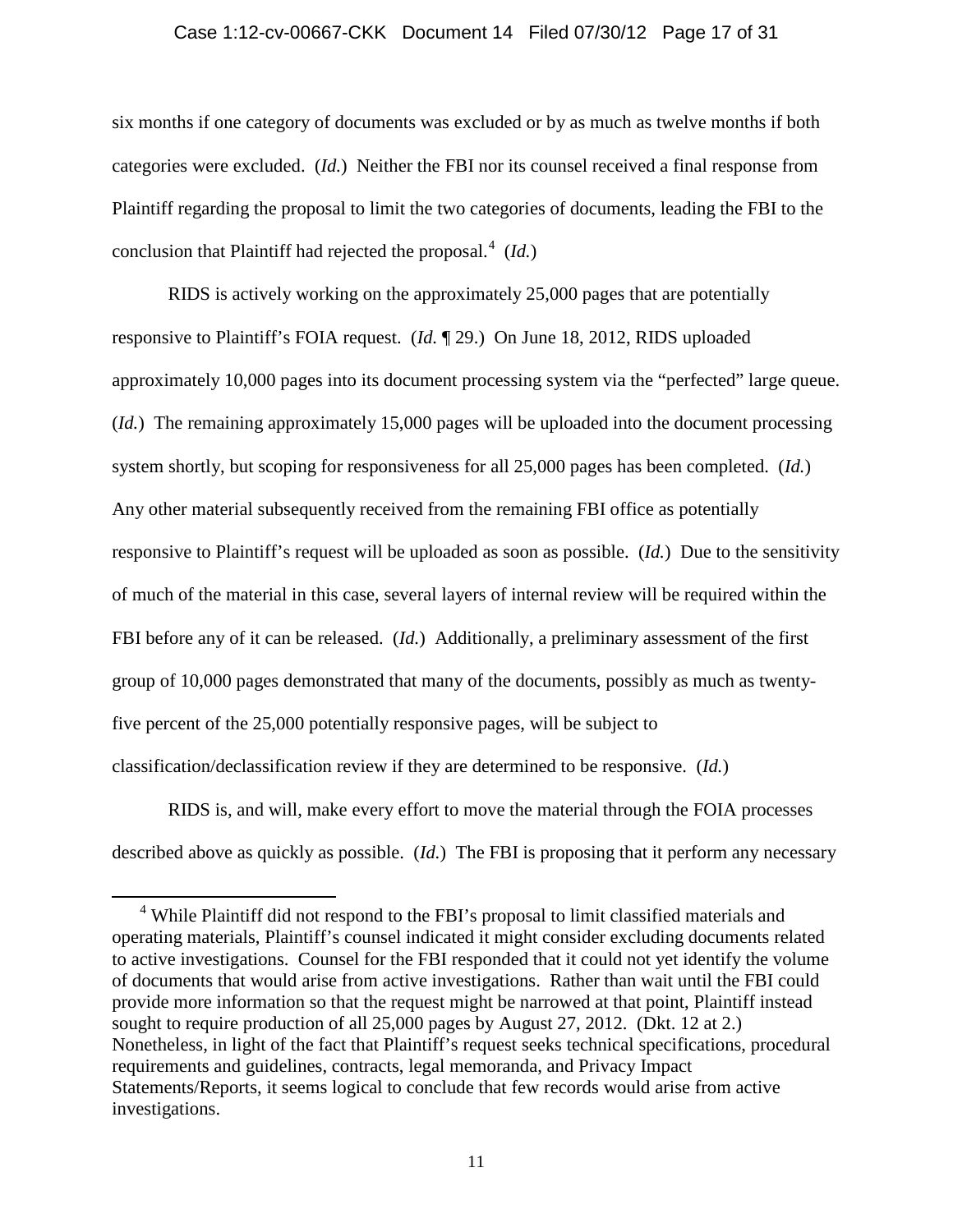#### Case 1:12-cv-00667-CKK Document 14 Filed 07/30/12 Page 18 of 31

classification reviews and process a minimum of 1,000 pages a month in the instant case, with the first release of responsive material by September 30, 2012 and continuing monthly thereafter until completion on October 31, 2014. (*Id.* ¶ 31.) This timetable seeks to strike a balance between Plaintiff's and other requester's right to timely access to FBI records, all of which are affected by the FBI's high volume of administrative and litigation related to its FOIA work and the exceptional demands on RIDS's finite resources. (*Id.*)

#### **III. The Circumstances Justifying a Stay**

Historically, the FBI repeatedly sought additional funding for the creation of new FOIA positions. (*Id.* ¶ 22.) For example, Congress appropriated funds in the 1997 fiscal budget providing for 129 additional employees, and in the 1998 fiscal budget, providing for 239 additional employees. (*Id.*) In 2003, the FBI moved from paper processing to data processing, and many of the additional employees transitioned to document scanning to support the FBI's new automated FOIA process. (*Id.*) Despite these staffing constraints, RIDS made significant strides in reducing its backlog of FOIA and Privacy Act requests. (*Id.*) For perspective, at the end of FY 1998, there were 10,816 pending requests in various stages of processing. (*Id.*) By the end of FY 2005, the number of pending requests had been reduced to 1,786. (*Id.*) In order to achieve this reduction in its backlog level, RIDS implemented various steps designed to streamline its work. (*Id.*) These steps include the utilization of direct on-line computer searches to locate responsive records, use of form letters, formation of specific teams to address backlog issues, processes to handle consultations and referrals to other Government agencies, and the creation of the Litigation Support Unit to handle all FOIA/Privacy Act litigation in RIDS. (*Id.*) RIDS also implemented the use of its FOIPA Document Processing System ("FDPS") to electronically process requests. (*Id.*) All of the units responsible for responding to FOIA and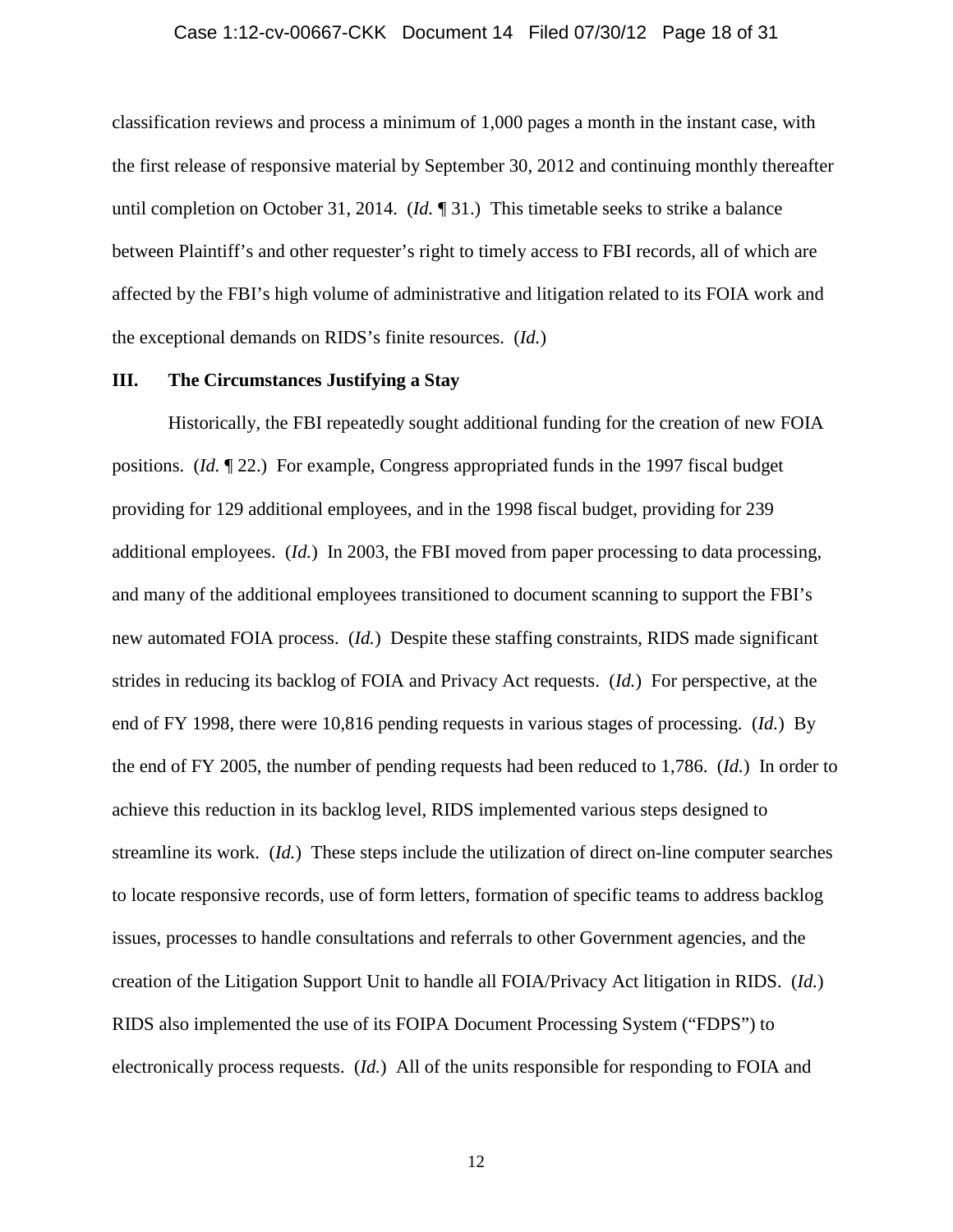#### Case 1:12-cv-00667-CKK Document 14 Filed 07/30/12 Page 19 of 31

Privacy Act requests, as well as the Office of the General Counsel's FOIA Litigation Unit, DOJ's Office of Information Policy, and certain other employees in the FBI have access to FDPS, which also reduces the amount of time spent physically transferring documents throughout the processing of a request, and is another time-saving step implemented by the FBI. (*Id.*) In addition to these efforts, RIDS's ability to reduce the backlog was aided by a steady decline in the number of FOIA and Privacy Act requests received by the FBI from FY 2001 through FY 2005. (*Id.*) (Intake fell as low as an average of 906 requests per month in FY 2004 and an average of 911 requests per month in FY 2005. (*Id.*))

Beginning in 2009, however, the FBI has faced several challenges that have impeded efforts to completely clear the backlog. In 2009, as a result of new DOJ FOIA guidelines, the average size of an FBI FOIA request jumped from 500 pages to over 1,000 pages, in effect doubling the work required to complete a request. (*Id.* ¶ 23.) The FBI was able to fund 35 contract employees to assist the FOIA program. (*Id.*) Thus, despite the increase in the size of each FOIA request, at the end of FY 2011, the number of pending FOIA requests was only 1,179. (*Id.* ¶ 24.) However, the FBI is now facing a significant increase in the number of FOIA requests; the increase in the number of requests combined with the doubling of the size of the average FOIA request has impeded the FBI's progress on its backlog.

Not only has the size of the FBI's FOIA requests increased, but also the number of requests received by the FBI has steadily risen. (*Id.*) For example, the FBI received an average of 911 FOIA requests in FY 2005. (*Id.*) In FY 2011, the FBI received a total of 17,755 FOIA and Privacy Act requests, or an average of 1,480 requests per month. (*Id.*) And with two months left in FY 2012, the FBI has already exceeded its FY 2011 intake. (*Id.*) For FY 2012 thus far (October 2011 through today), the FBI has received 17,927 FOIA and Privacy Act requests, or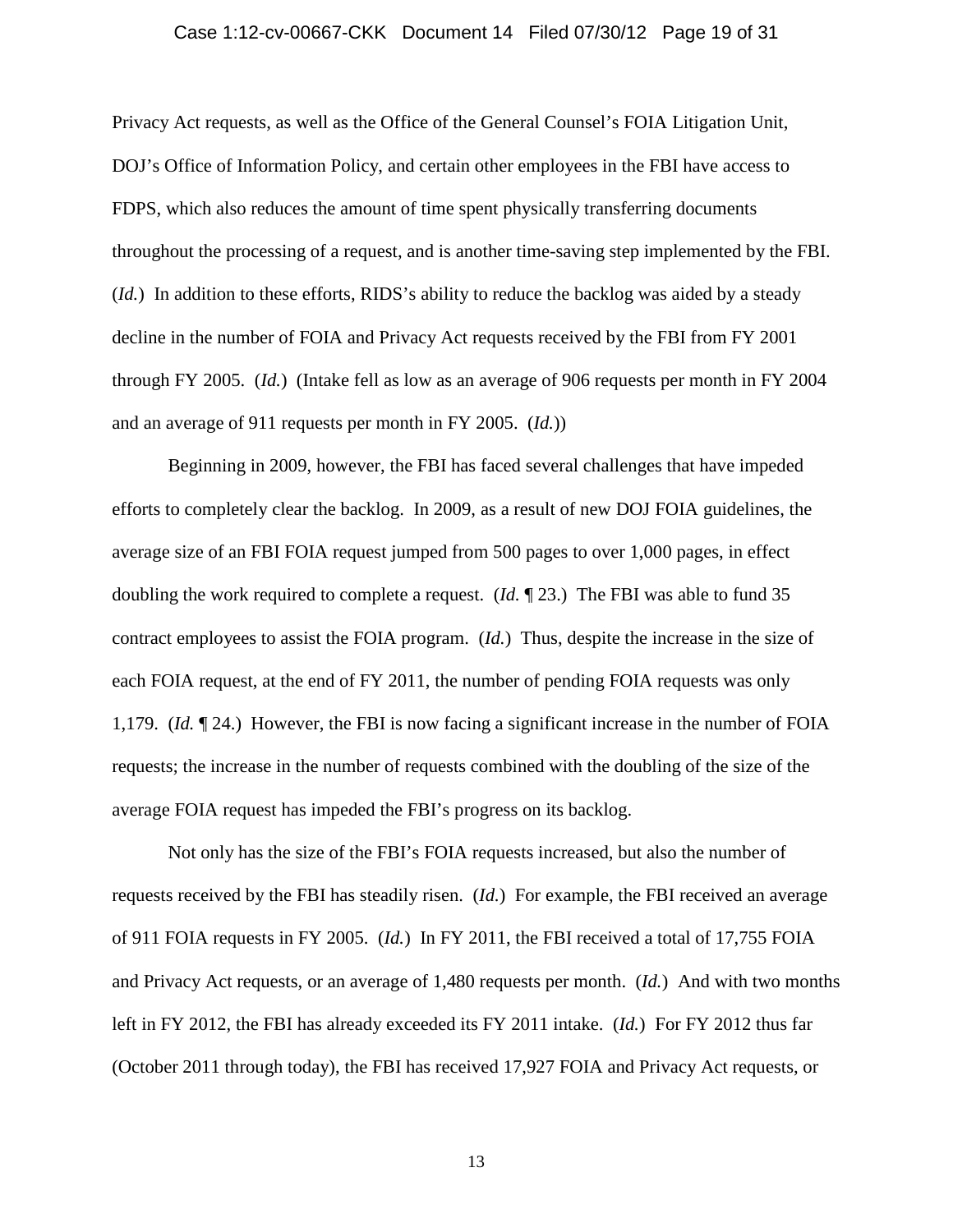#### Case 1:12-cv-00667-CKK Document 14 Filed 07/30/12 Page 20 of 31

an average of 1,793 requests per month. (*Id.*) There are approximately 2.6 million pages of information currently assigned to the five FOIPA Disclosure Units for review, and the number of pending requests has risen to 3,718. (*Id.*) Among the requests currently pending processing by the FOIPA Disclosure Units are 81 large-queue requests, each of which involve in excess of 8,000 pages of potentially responsive records. (*Id.*)

RIDS is continually considering and implementing procedures and processes to more efficiently address workload issues. (*Id.* ¶ 25.) One example of a shift in procedure designed to achieve additional efficiency is described above, *supra* p.6, – *i.e.*, three FOIPA Disclosure Units have assumed "cradle to grave" responsibility for responding to FOIA and Privacy Act requests, which entails responsibilities including completing initial tasks necessary to perfect requests, searching for responsive records, reviewing records, redacting exempt information and applying exemptions (other than Exemption 1/classification review), and preparing letters and records for release to requesters. (*Id.*) This "one stop shopping" approach will allow RIDS to move FOIA and Privacy Act requests more efficiently through the various stages of processing. (*Id.*)

Also as part of its on-going effort to continually improve its efficiency and effectiveness, RIDS has been planning an upgrade to its FOIPA Document Processing System ("FDPS"). (*Id.* ¶ 26.) The upgrade, currently scheduled to take place from mid-August to mid-September 2012, will add some important features that will maximize processing and improve efficiency. (*Id.*) The upgrade will involve installation of the next generation version of the FDPS software program. (*Id.*) However, RIDS's ability to review and process material responsive to the requests in Plaintiff's lawsuit, as well as other pending requests, will be impacted by this upgrade to FDPS. (*Id.*) At this time, the FBI anticipates the installation process will take approximately thirty days to complete fully, and will require a complete shutdown of the system for at least five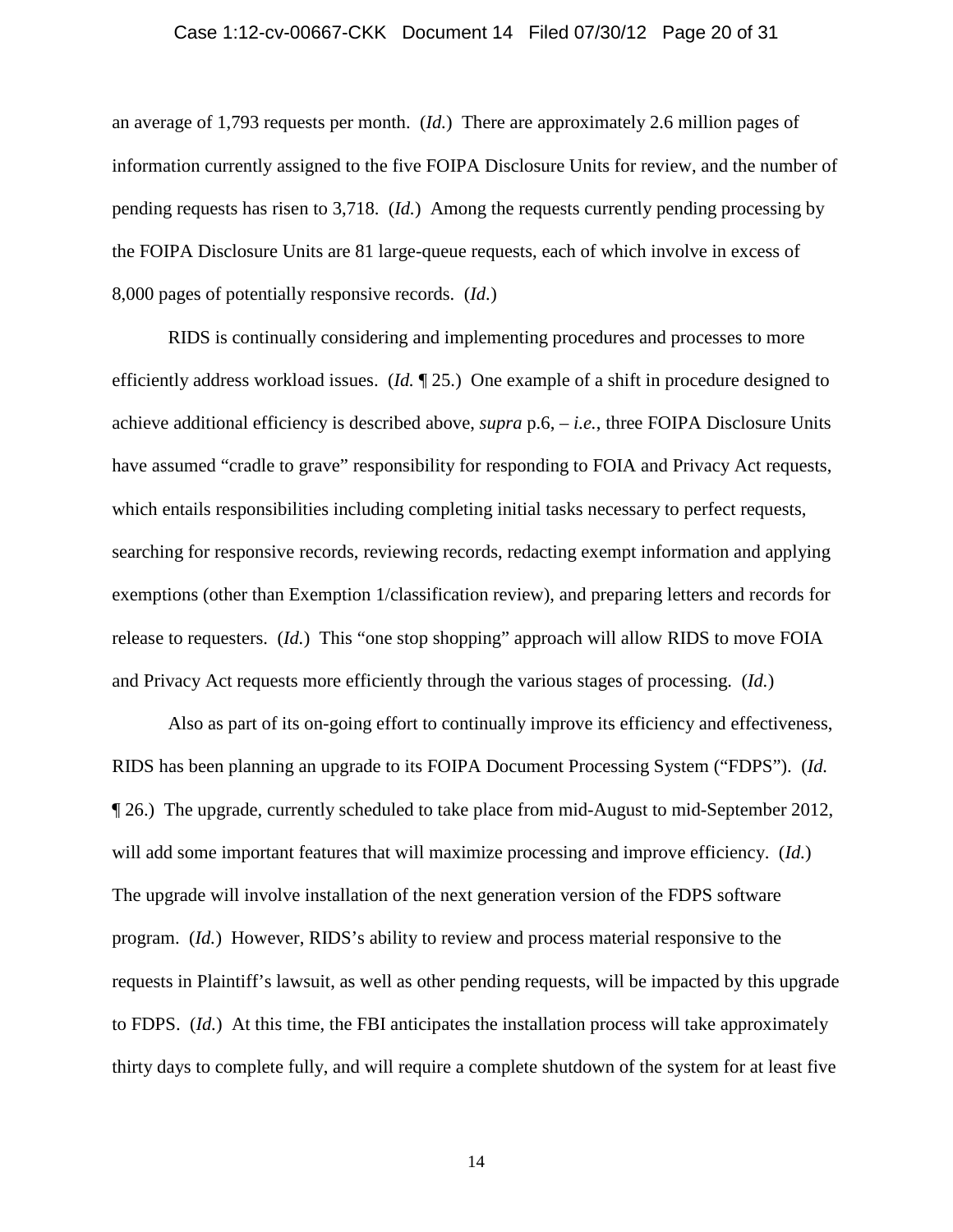#### Case 1:12-cv-00667-CKK Document 14 Filed 07/30/12 Page 21 of 31

full days, although the FBI will have a more accurate estimate once the upgrade process begins. (*Id.*) During this time, all FOIA work in RIDS will, of necessity, completely cease. (*Id.*) It is also quite possible that at other times during this continuous 30-day period, FDPS access will be considerably degraded or virtually impossible, so productivity will be affected significantly. (*Id.*)

In addition to the workload demands on its finite resources described above, the FBI's ability to complete the processing of material responsive to Plaintiff's request is directly affected by competing litigation resource requirements. (*Id.* ¶ 27.) The aggregate volume of work in RIDS directly impacts the availability and allocation of resources to requests in litigation. (*Id.*) With finite resources and an extremely high FOIA workload, RIDS constantly strives to adhere to and comply with the FOIA's statutory and regulatory requirements for responsiveness and processing times, to the maximum extent possible. (*Id.*) This requires a careful balancing of resources and priorities among both litigation and administrative requests because the same RIDS personnel who are working to comply with numerous litigation deadlines, such as those discussed below, simultaneously handle a constantly high volume of administrative requests and appeals. (*Id.*) As of today, the FBI is involved as a defendant in 121 pending FOIA lawsuits nationwide. (*Id.*) A number of these cases – including Plaintiff's case – involve large volumes of records, and will continue to require that RIDS devote significant resources in order to comply with federal district court orders or agreed-upon, court-entered deadlines. (*Id.*) Examples of some of these cases include, but are not limited to:

(a) *Lardner v. FBI, et al.*, Civ. A. No. 03-CV-0874 (D.D.C.) – 60,000 pages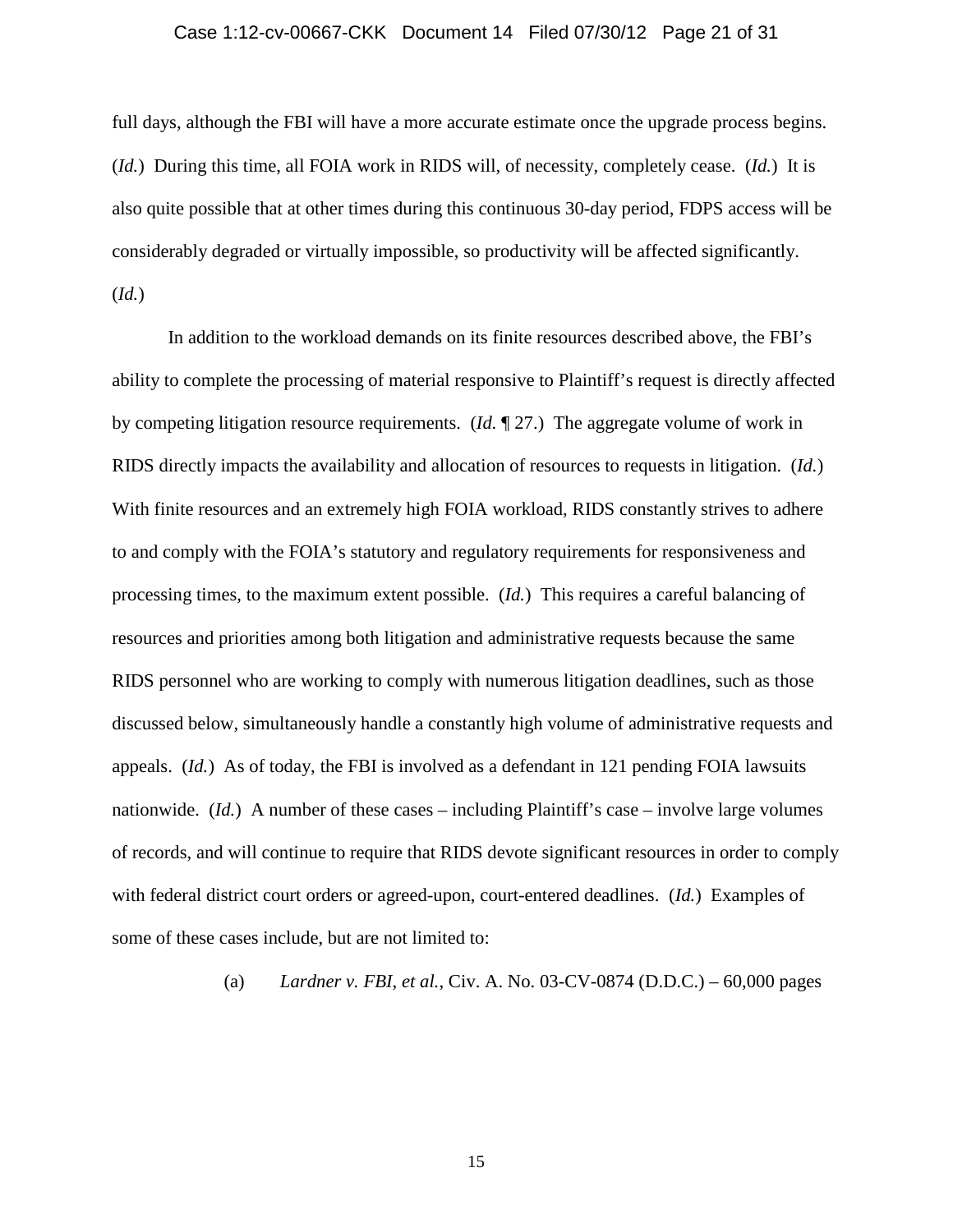must be re-processed by June  $2013$ ;<sup>[5](#page-21-0)</sup>

(b) *Garrett M. Graff v. FBI, et al.*, Civ. A. No. 09-CV-2047 (D.D.C.) – 6,000 pages must be processed by May 2013; and

(c) *Corey Davis v. DHS, et al.*, Civ. A. No. 11-CV-203 (E.D.N.Y.) – the FBI has agreed to process 500 pages per month until the remaining 12,500 pages and 16 DVDs are completed.

(*Id.*)

Finally, RIDS personnel also work closely with staff from OIP to review and assist with OIP's adjudication of administrative FOIA appeals. (*Id.* ¶ 28.) As of today, the FBI has 334 pending administrative appeals. (*Id.*) Addressing these appeals results in additional demands – and direct competition with – the same RIDS resources being expended on review and processing of pending requests. (*Id.*)

#### **ARGUMENT**

## **I. Legal Standard for a Stay of Proceedings**

An agency receiving a FOIA request generally must determine whether to comply with the request within twenty working days. 5 U.S.C.  $\S$  552(a)(6)(A)(i). Once the initial twenty days has passed without an agency determination on the request, the FOIA requester "shall be deemed to have exhausted his administrative remedies," 5 U.S.C.  $\S$  552(a)(6)(C)(i), and the requestor can file suit in federal court. The Court may, however, "allow the agency additional time to complete its review of the records" upon a showing that "exceptional circumstances exist and that the agency is exercising due diligence in responding to the request." *Id.* This provision

<span id="page-21-0"></span><sup>&</sup>lt;sup>5</sup> The records in this case, which are quite old, are being re-processed by order of the Court and as a result, we are able to process more pages per month than we would be able to if we were to be processing these records for the first time.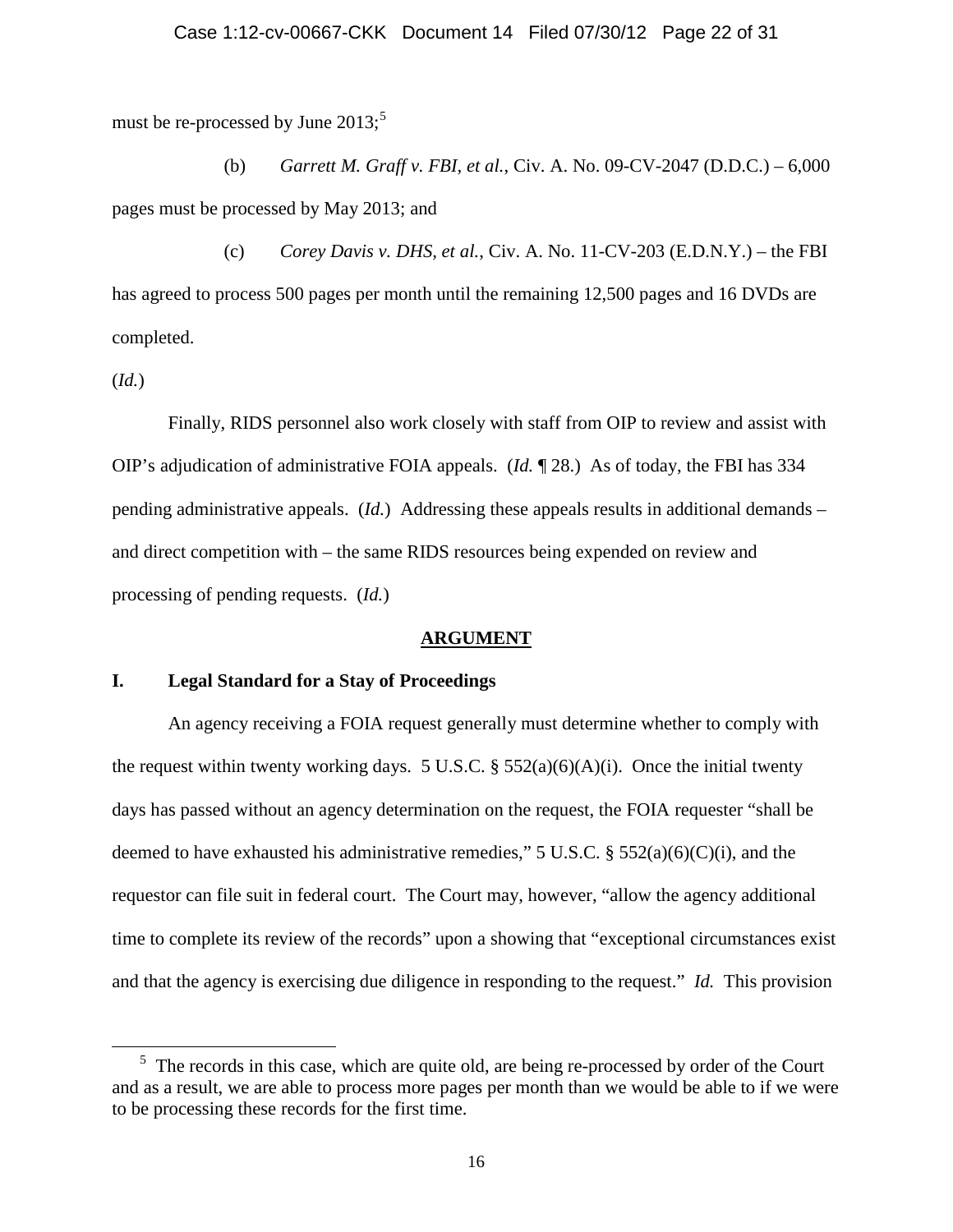"was designed and inserted specifically as a safety valve for [FOIA]." *Open America v.* 

*Watergate Special Prosecution Force*, 547 F.2d 605, 610 (D.C. Cir. 1976).

Effective October 2, 1997, as part of the Electronic Freedom of Information Act

Amendments of 1996, Congress amended 5 U.S.C.  $\S$  552(a)(6)(C)(i) by adding the following

two subsections:

(ii) For purposes of  $[5 \text{ U.S.C. } § 552(a)(6)(C)]$ , the term "exceptional" circumstances" does not include a delay that results from a predictable agency workload of requests under this section, unless the agency demonstrates reasonable progress in reducing its backlog of pending requests.

(iii) Refusal by a person to reasonably modify the scope of a request or arrange an alternative time frame for processing the request (or a modified request) under clause (ii) after being given an opportunity to do so by the agency to whom the person made the request shall be considered as a factor in determining whether exceptional circumstances exist for purposes of this subparagraph.

5 U.S.C. §  $552(a)(6)(C)(ii)$  $552(a)(6)(C)(ii)$  $552(a)(6)(C)(ii)$ , (iii).<sup>6</sup>

The leading case construing § 552(a)(6)(C) is *Open America v. Watergate Special* 

*Prosecution Force*, 547 F.2d 605 (D.C. Cir. 1976). In that case, which involved a FOIA request

directed to the FBI, the Court of Appeals for the D.C. Circuit held that an agency is entitled to

additional time to process a FOIA request under  $\S$  552(a)(6)(C) when it:

is deluged with a volume of requests for information vastly in excess of that anticipated by Congress, when the existing resources are inadequate to deal with the volume of such requests within the time limits of subsection  $(6)(A)$ , and when the agency can show that it "is exercising due diligence" in processing the requests.

*Id.* at 616 (quoting 5 U.S.C. § 552(a)(6)(C)).<sup>[7](#page-22-1)</sup> See also Oglesby v. U.S. Dep't of the Army, 920

F.2d 57, 64 (D.C. Cir. 1990) ("Frequently, if the agency is working diligently, but exceptional

<span id="page-22-1"></span><span id="page-22-0"></span><sup>6</sup> The 1996 Amendments to FOIA upheld the decision in *Open America v. Watergate Special Prosecution Force*, 547 F.2d 605 (D.C. Cir. 1976), affirmed the proposition that stays should be granted to agencies faced with a large volume of FOIA requests, and clarified that even a "predictable agency workload of requests" constituted "exceptional circumstances" when an agency could demonstrate that it was making progress in reducing its backlog. *See, e.g.*, H.R. Rep. No. 104-795, at 24, *reprinted in* 1996 U.S.C.C.A.N. 3448, 3467 (noting that the FOIA Amendments were "consistent" with the holding in *Open America*).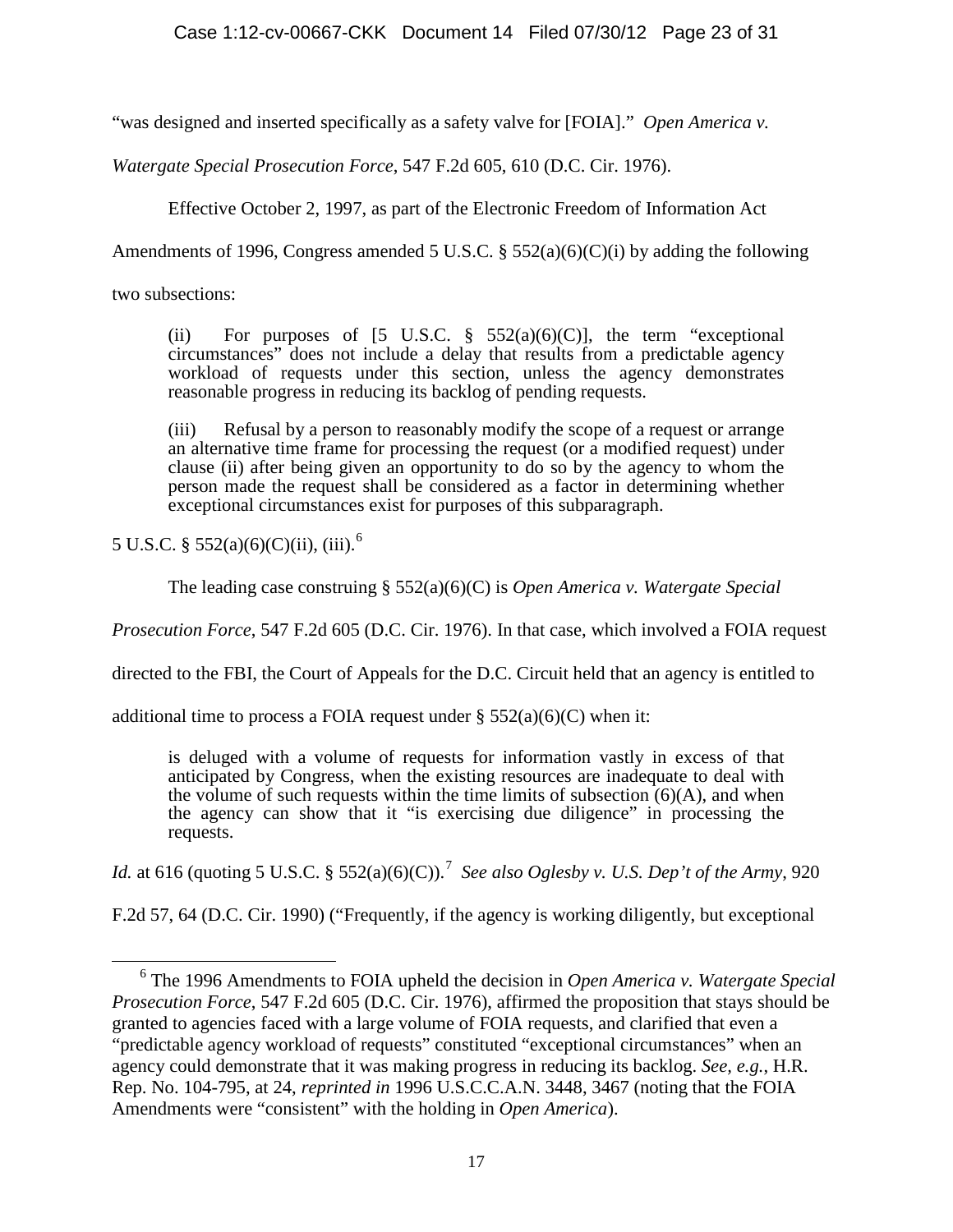#### Case 1:12-cv-00667-CKK Document 14 Filed 07/30/12 Page 24 of 31

circumstances have prevented it from responding on time, the court will refrain from ruling on the request itself and allow the agency to complete its determination.").

"[E]xceptional circumstances" therefore include "any delays encountered in responding to a request as long as the agencies are making good-faith efforts and exercising due diligence in processing requests on a first-in, first out basis." *Appleton v. FDA*, 254 F. Supp. 2d 6, 8-9 (D.D.C. 2003). In addition, "exceptional circumstances" include delays encountered when an agency is "deluged with a volume of requests for information vastly in excess of that anticipated by Congress, when the existing resources are inadequate to deal with the volume of such requests within the time limits of . . . [5 U.S.C. § 552(a)(6)(A)], and when the agency can show that it is 'exercising due diligence'" in processing the requests. *Edmonds v. FBI*, No. 02-cv-1294, 2002 WL 32539613 at \*1 (D.D.C. Dec. 3, 2002) (quoting *Open America*, 547 F.2d at 616).<sup>[8](#page-23-0)</sup> Finally, "the [1996 FOIA] amendments clearly contemplate that other circumstances, such as an agency's efforts to reduce the number of pending requests, the amount of classified material, the size and complexity of other requests processed by the agency, the resources being devoted to the declassification of classified material of public interest, and the number of requests for records by courts or administrative tribunals, are relevant to the court's determination as to whether exceptional circumstances exist." *Gov't Accountability Project v. U.S. Dept. of Health and Human Servs.*, 568 F.Supp.2d 55, 59 (D.D.C. 2008).

Courts have frequently issued orders extending the time to respond to FOIA requests, including orders granting stays of several years in length or otherwise permitting agencies

<sup>7</sup> In the *Open America* decision, the D.C. Circuit found "exceptional circumstances" where the FBI had a backlog of "only" 5,137 requests. *See Open America*, 547 F.2d at 609, 613.

<span id="page-23-0"></span><sup>&</sup>lt;sup>8</sup> "Exceptional circumstances" permitting the granting of additional time do not include delays resulting from a "predictable workload" of FOIA requests, "unless the agency demonstrates reasonable progress in reducing its backlog of pending requests." 5 U.S.C.  $§ 552(a)(6)(C)(ii).$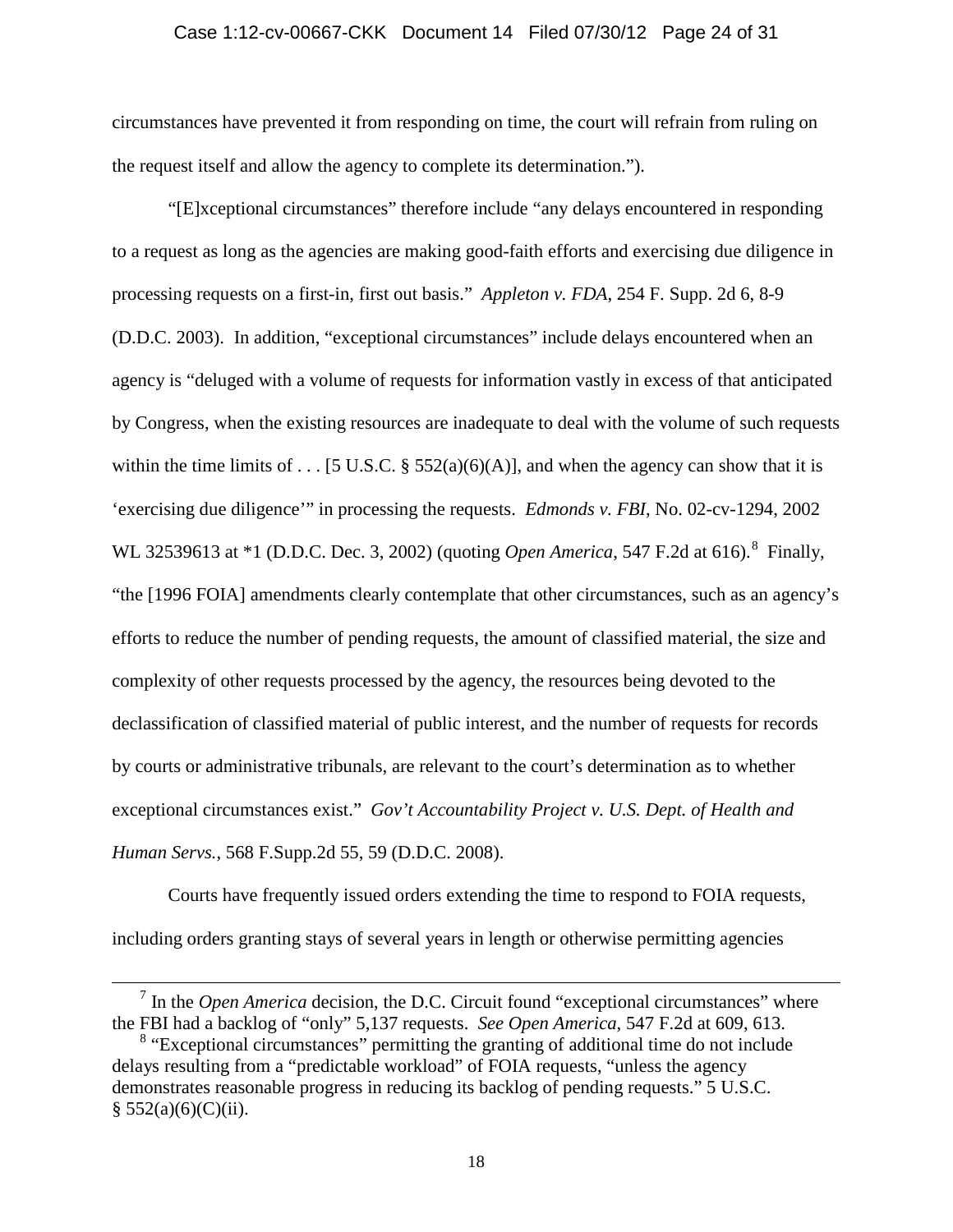#### Case 1:12-cv-00667-CKK Document 14 Filed 07/30/12 Page 25 of 31

several years to process documents under exceptional circumstances. *Judicial Watch v. Nat'l Archives & Records Admin.*, No. 07-1989 (D.D.C.) (Court has stayed FOIA request from September 2008 through the present day so that agency may continue to process responsive documents); *Piper v. U.S. Dep't of Justice*, 339 F. Supp. 2d 13, 16 (D.D.C. 2004) (FBI showed need for stay of two years); *Williams v. FBI*, No. 99-cv-3378, 2000 WL 1763680, at \*3 (D.D.C. Nov. 30, 2000) (FBI showed need for stay of two and a half years); *Judicial Watch of Fla., Inc. v. U.S. Dep't of Justice*, 102 F. Supp. 2d 6, 9 & n.1 (D.D.C. 2000) (FBI showed need for stay of three years); *Rabin v. U.S. Dep't of State*, 980 F. Supp. 116, 123-24 (E.D.N.Y. 1997) (State Department showed need for stay of three years).

As shown below, because the FBI can demonstrate both exceptional circumstances and due diligence in handling the Plaintiff's requests, the Court should stay the proceedings with respect to the FBI until October 31, 2014, when the FBI anticipates that will be able to complete production of documents responsive to Plaintiff's request. Nonetheless, the FBI is hopeful that the time required to process the Plaintiff's requests will be reduced once processing begins. The FBI is prepared to submit a status report within 120 days of the entry of the stay, and at 120-day intervals thereafter, to advise the Court and Plaintiff of the status of the Plaintiff's request and provide any available revised estimates of the time required to complete processing.

## **II. The FBI Has Met the Criteria for an** *Open America* **Stay**

#### **A. The FBI Is Operating Under Exceptional Circumstances**

There are five conditions that demonstrate that the FBI is facing exceptional circumstances with respect to its FOIA requests. First, in recent years, the FBI has seen a marked increase in the number of FOIA requests that it receives and the breadth of those requests. (Hardy Decl. ¶¶ 23, 24.) For example, the FBI received an average of 911 FOIA and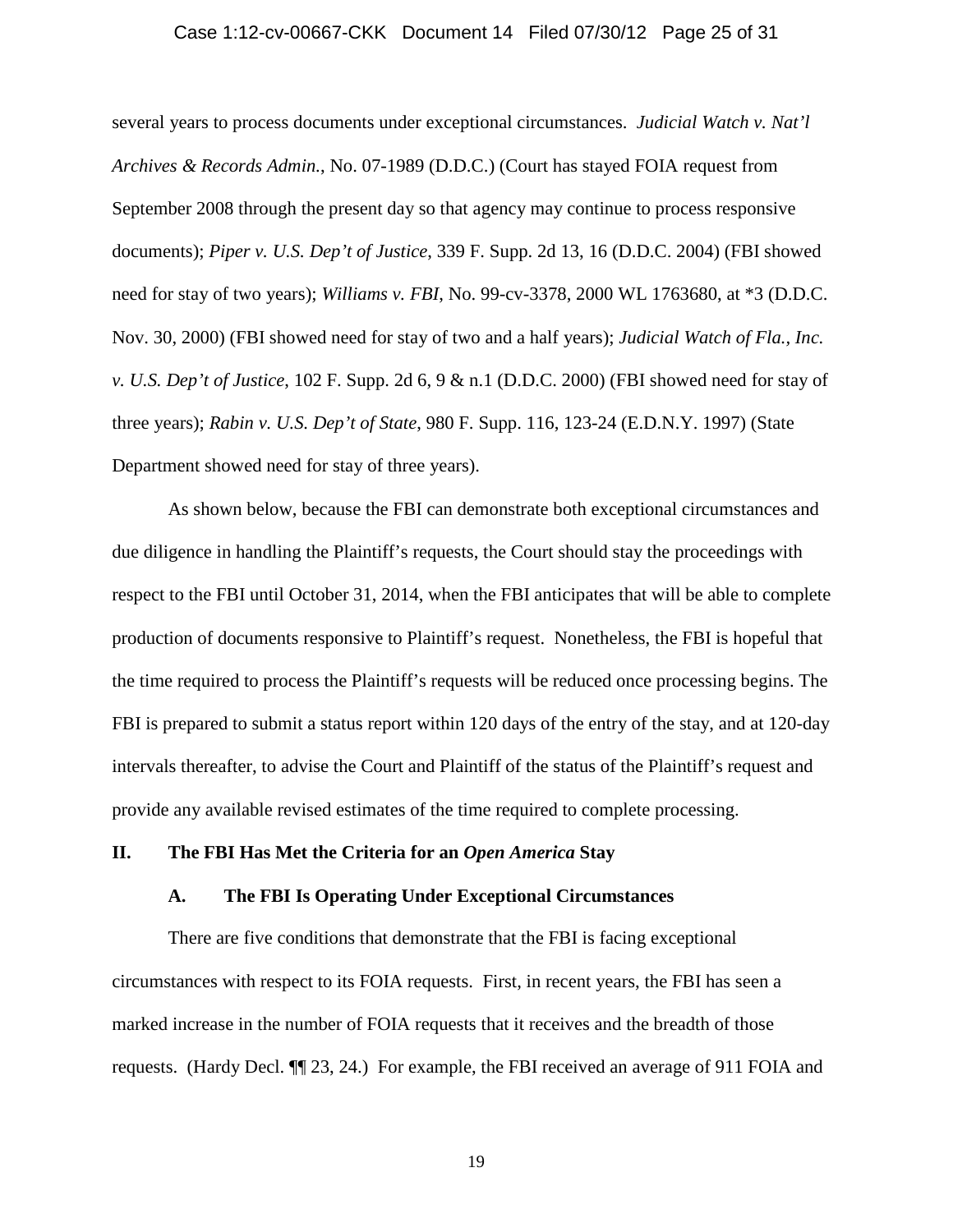#### Case 1:12-cv-00667-CKK Document 14 Filed 07/30/12 Page 26 of 31

Privacy Act requests in FY2005. (*Id.* ¶ 24.) In FY2011, the FBI received a total of 17,755 FOIA and Privacy Act requests, an average of 1,480 per month. (*Id.*) For FY2012 (October 2011), the FBI has received 17,927 FOIA and Privacy Act requests, an average of 1,793 requests per month. (*Id.*) Thus, in only seven years, the number of requests has nearly doubled (there has been a ninety-seven percent increase); and the FBI has experienced a twenty-one percent increase over the course of just one single year. Furthermore, beginning in 2009, the FBI has seen the size of its FOIA requests jump from 500 pages to over 1,000, meaning that the average FBI FOIA request now takes twice the work to complete as it did just three years ago. (*Id.* ¶ 23.) As a result of these significant changes in the number and breadth of its requests, the FBI now has 2.6 million pages of information assigned to the five FOIPA Disclosure Units for review and a backlog of 3,718 requests. (*Id.* ¶ 24.)

Second, the number and complexity of requests currently awaiting processing at the FBI demonstrates exceptional circumstances. At this moment, the FBI has 81 large-queue requests involving in excess of 8,000 pages of potentially responsive records. (*Id.*) Furthermore, as discussed immediately above, the size of the average FBI request has doubled in a few short years such that the average of the 17,927 cases the FBI has received this year is now 1,000 pages. (*Id.* ¶¶ 23, 24.)

Third, this case potentially involves a substantial amount of classified material which will greatly increase the amount of time necessary to process Plaintiff's request. When the FBI approached Plaintiff about narrowing its request, it noted that as much as twenty-five percent of the 25,000 pages of potentially responsive documents may be subject to classification/declassification review. (*Id.* ¶ 4 n.3) Should the FBI have to process this many classified documents, it will require as much as six months of processing time. (*Id.*)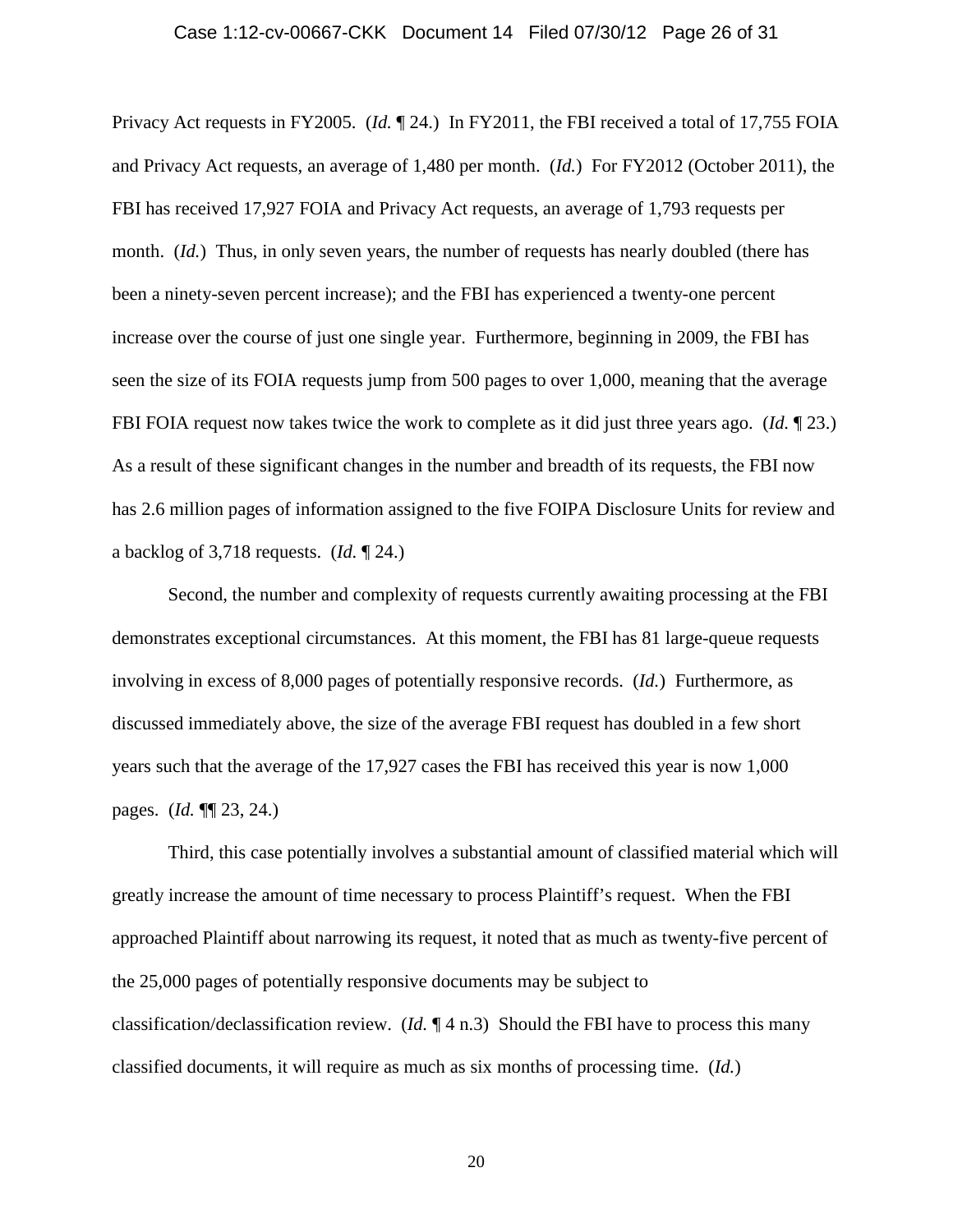#### Case 1:12-cv-00667-CKK Document 14 Filed 07/30/12 Page 27 of 31

Fourth, the FBI is faced with the exceptional circumstances of an exceptionally large number of cases in litigation, including many that are complex and require the production of significant numbers of documents. As of today, the FBI is a defendant in 121 pending FOIA lawsuits nationwide. (*Id.* ¶ 27.) Many of these cases, including Plaintiff's, involve large volumes of records that will require significant RIDS's resources in order to comply with court orders or agreed-upon, court-entered deadlines. (*Id.*) For instance, the FBI is currently reprocessing 60,000 pages, and must complete this process by June 2013, in one FOIA case, Joint Status Report at 1, *Lardner v. FBI*, No. 03-0874 (D.D.C. April 24, 2012); in another, the FBI identified 6,000 pages of potentially responsive documents and agreed to process 500 pages per month for twelve months, concluding in June 2013, Consent Mot. for an Enlargement of Time to Process Responsive Docs. at 1, *Graff v. FBI*, No. 09-2047 (D.D.C. April 10, 2012); and in a third case, the FBI has been processing a minimum of 500 pages a month since January 2012 and will continue to do so until the approximately 16,000 pages of potentially responsive records are processed, Status Report at 2, *Davis v. FBI*, No. 11-203 (E.D.N.Y. Jan. 6, 2012). (*Id.*) These cases require a significant devotion of RIDS resources.

Finally, this Court also can take into consideration that Plaintiff rejected two opportunities to narrow the request that could have reduced the time required to process Plaintiff's request by as much as a year. The FBI sought to work with Plaintiff to narrow the request so that it could be processed more quickly. (*Id.* ¶ 4 n.3.) Specifically, the FBI identified two categories of documents that, if excluded from Plaintiff's request, could reduce the time required to process Plaintiff's request: (1) classified material; and (2) operating manuals. (*Id.*) Counsel for the FBI contacted Plaintiff's counsel on June 26, 2012 to ask whether Plaintiff would consider excluding these documents from its request, as the FBI could reduce its proposed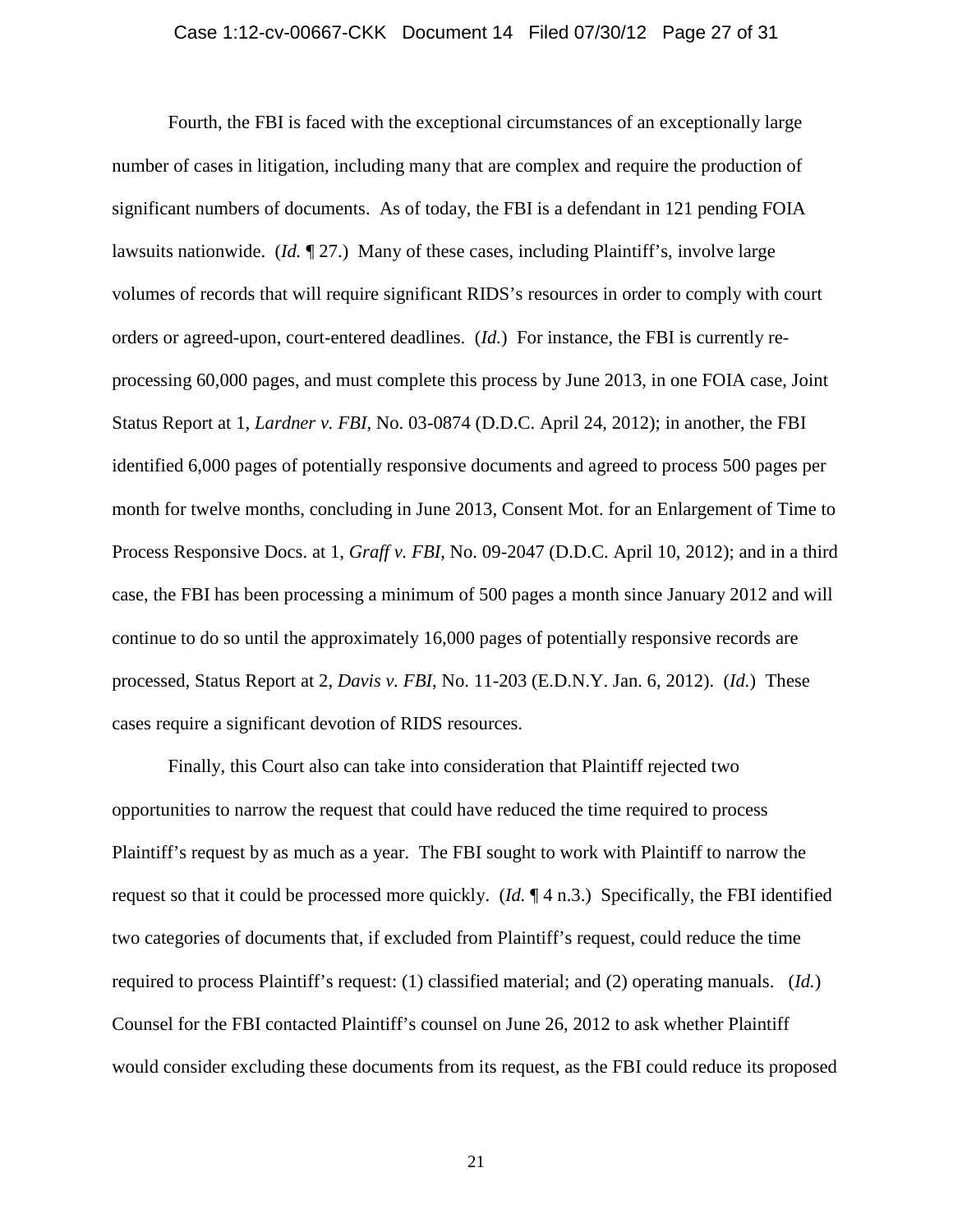#### Case 1:12-cv-00667-CKK Document 14 Filed 07/30/12 Page 28 of 31

processing time by as much as six months if one category of documents was excluded or by as much as twelve months if both categories were excluded. (*Id.*) Neither FBI nor its counsel received a final response from Plaintiff regarding the proposal to limit the two categories of documents, leading the FBI to the conclusion that Plaintiff had rejected the request. (*Id.*)

For all of these reasons, the FBI faces "exceptional circumstances" warranting an *Open America* stay. Other courts have granted stays several years in duration when warranted under the circumstances. *See, e.g., Edmonds*, 2002 WL 32539613, at \*2 (FOIA staff's time spent on "administrative appeals, litigation and large projects" contributed to finding of exceptional circumstances); *Jimenez v. FBI*, 938 F. Supp. 21, 31 (D.D.C. 1996) (four-year stay granted to process 700 pages); *Haddon v. Freeh*, 31 F. Supp. 2d 16, 19 (D.D.C. 1998) (noting that court had granted stay until January 1998 on request submitted to FBI nearly four years before); *Guzzino v. FBI*, No. 95-cv-1780, 1997 WL 22886, \*2 (D.D.C. Jan. 10, 1997) (granting stay of more than four years because "[t]he FBI has shown that even though it is exercising due diligence, because of inadequate resources it is unable to respond to plaintiff's request within the statutory [] limit."); *Schweihs v. FBI*, 933 F. Supp. 719, 721-22 (N.D. Ill. 1996) (finding exceptional circumstances justified over four years from date of request to process plaintiff's FOIA request); *Cecola v. FBI*, No. 94-cv-4866, 1995 WL 549066, at \*2 (N.D. Ill. Sept. 8, 1995) (finding that exceptional circumstances justified more than six years from date of request to process 1500 pages and dismissing action without prejudice).

## **B. The FBI Is Exercising Due Diligence in Processing Plaintiff's Request**

In addition to having demonstrated "exceptional circumstances," the FBI is exercising due diligence in responding to Plaintiff's FOIA request. As discussed above, each year the FBI receives thousands of FOIPA requests and has faced double digit annual increases in requests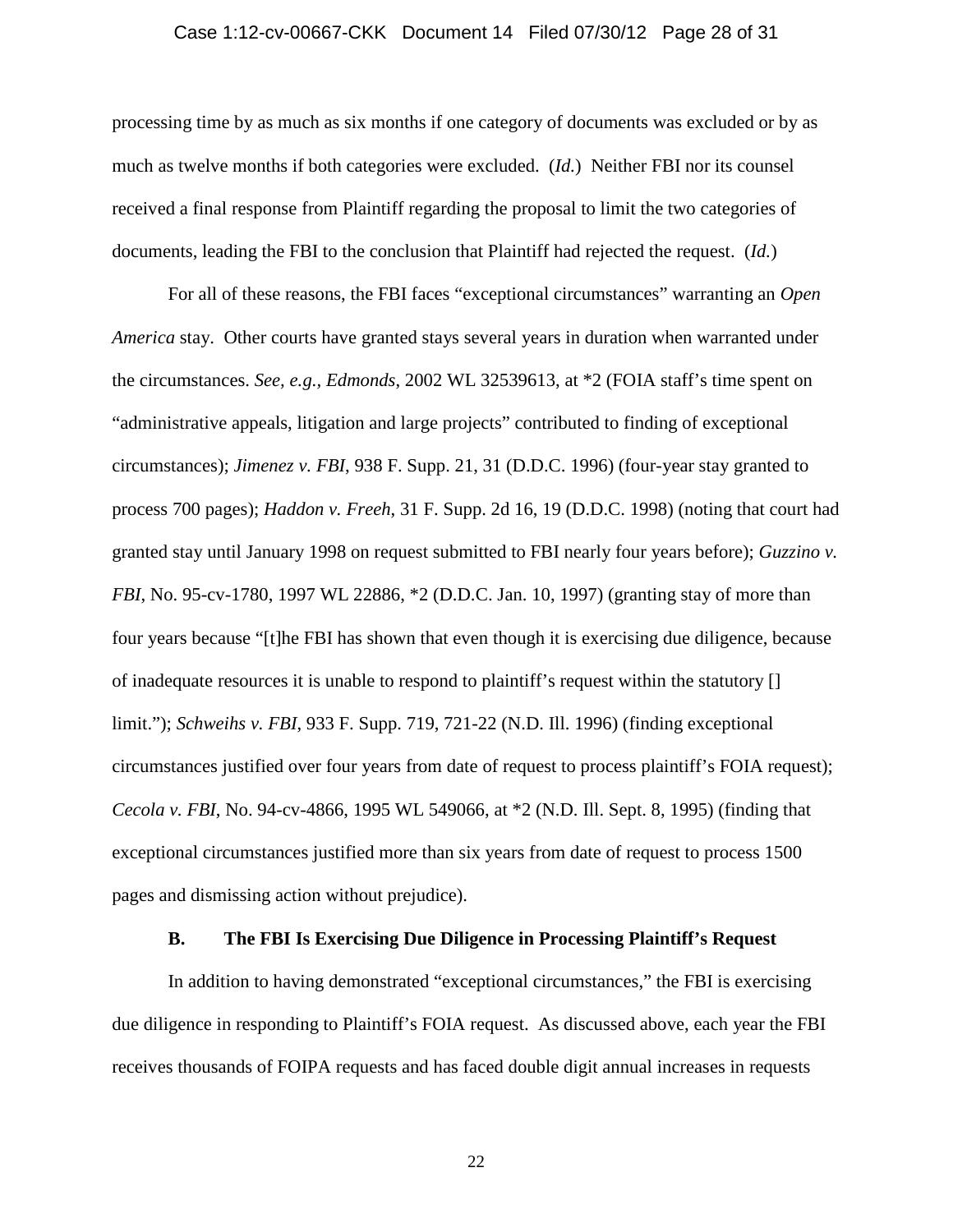#### Case 1:12-cv-00667-CKK Document 14 Filed 07/30/12 Page 29 of 31

over the past seven years. (Hardy Decl. ¶ 24.) Due to this continual influx, and to the appeals and litigation arising from it, the FBI faces a backlog of 2.6 million pages of documents to be processed in response to pending requests. (*Id.*) The FBI, however, has demonstrated its commitment to reducing the backlog of information requests that confront it and continually strives to achieve reductions. (*Id.* ¶ 25.)

For instance, three FOIPA Disclosure Units have assumed "cradle to grave" responsibility for responding to FOIA and Privacy Act requests received by RIDS, to include completing initial tasks necessary to perfect requests, searching for responsive records, reviewing records, redacting exempt information and applying exemptions (other than Exemption 1/classification review), and preparing letters and records for release to requesters. (*Id.*) This "one stop shopping" approach will allow RIDS to move FOIA and Privacy Act requests more efficiently through the various stages of processing. (*Id.*)

In addition, as part of its on-going effort to continually improve efficiency and effectiveness, RIDS has been planning an upgrade to its FOIPA Document Processing System ("FDPS"); the upgrade will add some important features that will maximize processing and improve efficiency. (*Id.* ¶ 26.) However, RIDS's ability to review and process material responsive to the requests in Plaintiff's lawsuit, as well as other pending requests, will be impacted by this upgrade to FDPS. (*Id.*) The upgrade is currently scheduled to take place from mid-August to mid-September 2012. (*Id.*) The upgrade will involve installation of the next generation version of the FDPS software program. (*Id.*) At this time, the FBI anticipates the installation process will take approximately 30 days to complete fully, and will require a complete shutdown of the system for at least five full days, although the FBI will have a more accurate estimate once the upgrade process begins. (*Id.*) During this time, all FOIA work in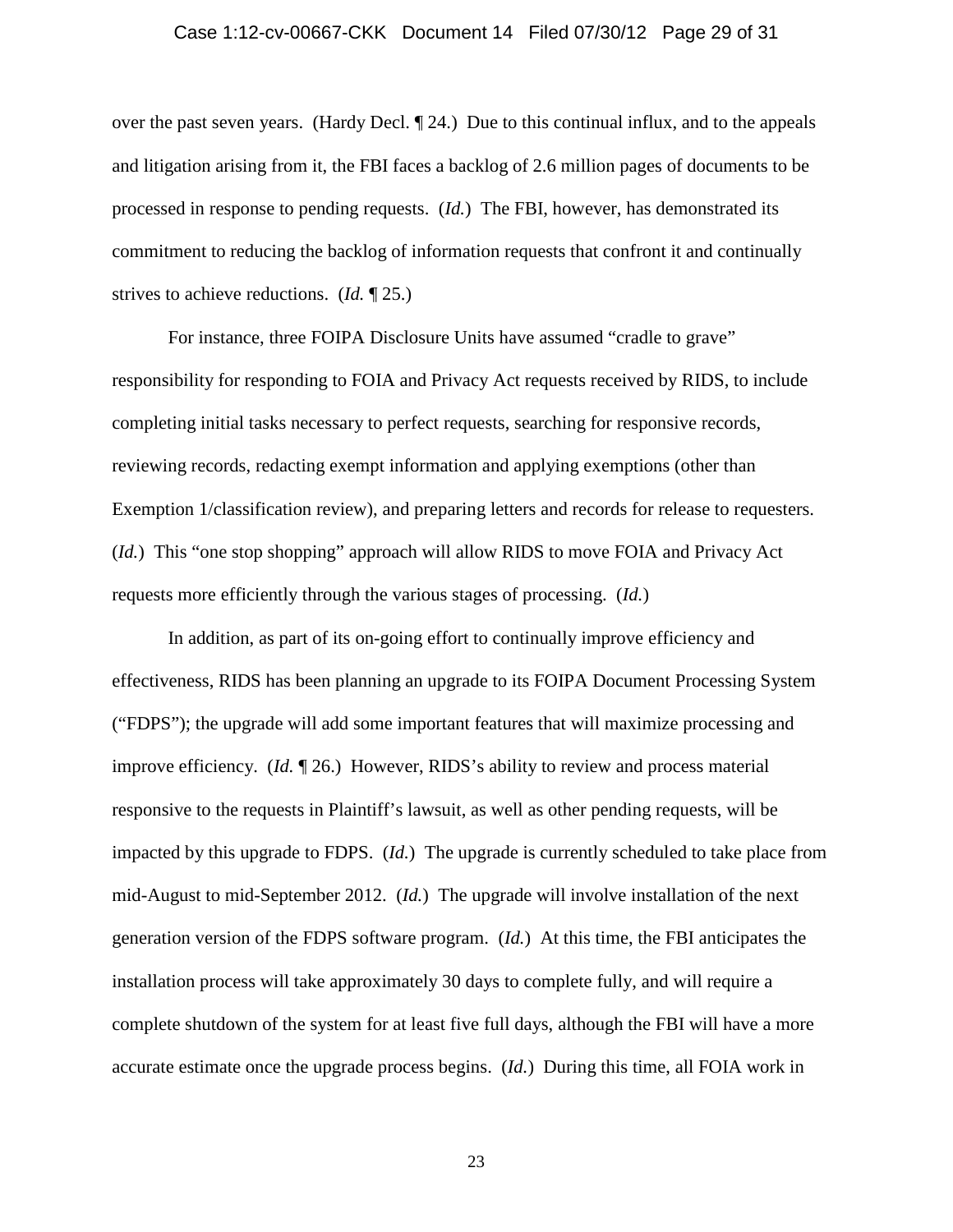#### Case 1:12-cv-00667-CKK Document 14 Filed 07/30/12 Page 30 of 31

RIDS will, of necessity, completely cease. (*Id.*) It is also quite possible that at other times during this continuous 30-day period, FDPS access will be considerably degraded or virtually impossible, so productivity will be affected significantly. (*Id.*) Nonetheless, the FBI believes that this brief delay will facilitate improved efficiency and processing going forward.

The FBI has likewise exercised due diligence in responding to the Plaintiff's FOIA request. The FBI has identified approximately 25,000 pages of documents potentially responsive to the Plaintiff's request. (*Id.* ¶ 29.) The FBI is in the process of reviewing those documents pursuant to standard procedures. (*Id.*) Given the volume of potentially responsive documents, and the fact that processing involves a page-by-page, line-by-line review of the responsive documents to determine what, if any, FOIA and/or Privacy Act exemptions may apply, it is not surprising that it will take the FBI many months to process these documents. *See, e.g., Jimenez*, 938 F. Supp. at 24, 31-32 (permitting a total of more than five years from the date of the request, for processing of a request that produced an estimated 700 pages of responsive records); *Fox v. U.S. Dep't of Justice*, No. 94-cv-4622, 1994 WL 923072 (C.D. Cal. Dec. 14, 1994) (granting FBI motion for stay until 1999 to process 300 pages of documents responsive to a request filed in July 1[9](#page-29-0)93).<sup>9</sup> Nevertheless, the FBI has still committed to processing a minimum of 1,000 pages a month of documents potentially responsive to Plaintiff's FOIA request. (Hardy Decl. ¶ 31.)

Thus, because the FBI is making a good faith effort and exercising due diligence in processing requests on a first-in first-out basis, its request for a stay should be granted. *See Exner v. FBI*, 542 F.2d 1121, 1123 (9th Cir. 1976) (upholding FBI's use of a first-in, first-out system); *see also Kuffel v. U.S. Bureau of Prisons*, 882 F. Supp. 1116, 1127 (D.D.C. 1995);

<span id="page-29-0"></span> $9<sup>9</sup>$  In these prior cases, the courts granted stays lasting for several years to permit the FBI to process hundreds of pages of documents. The present case, by contrast, involves a request that requires the review of many times that amount of material.